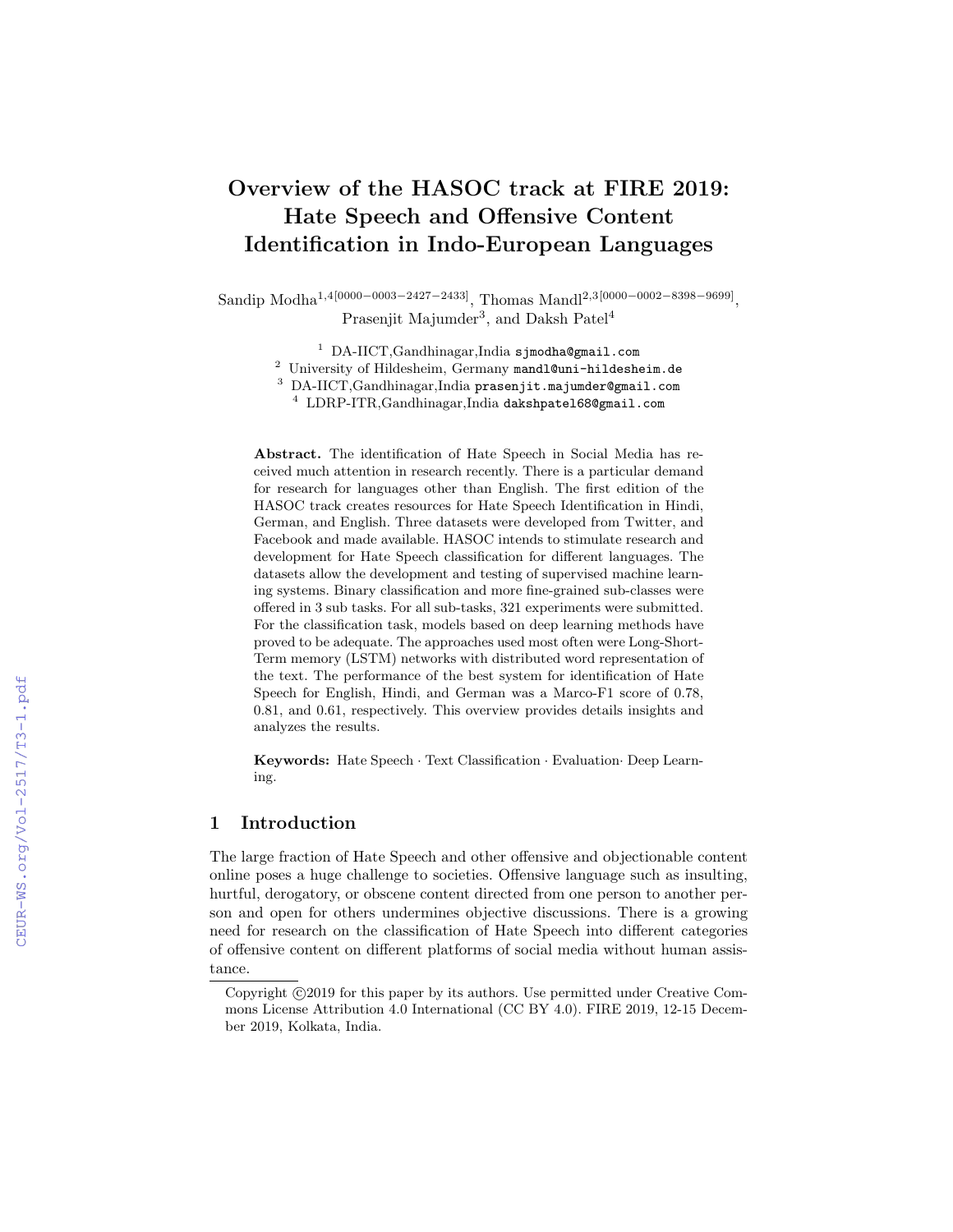In October 2019, the European Court of Justice decided that platforms need to take down content worldwide even after national decisions. In a particular case, the EU court debated defamatory posts on Facebook. Even posts similar in tone need to be addressed and the ruling explicitly mentions automatic system[s.](#page-1-0) This shows that automatic systems are of high social relevance. Recently, also the founder of Facebook proposed ideas for the regulation of the Internet. He demanded standards and baselines for the definition of harmful conten[t.](#page-1-1) Such clear definitions have not been provided and are unlikely to be developed in the near future. This makes research and annotated corpora even more necessary.

The identification of Hate Speech within a collection or a stream of tweets is a challenging task because systems cannot rely on the text content. Based on content, text classification systems have been successful. However, Hate text might have many issues. Hate often has no clear signal words, and word lists, as in sentiment analysis, are expected to work less well.

In order to contribute to this research, w this overview paper presents the 1st edition of HASOC Hate Speech and Offensive Content Identification in Indo-European Languages, namely: German, English, and Hindi. The dataset for all three languages was created from Twitter and Facebook. HASOC consists of three tasks, a coarse-grained binary classification task, and two fine-grained multi-class classifications. Of course, freedom of speech needs to be guaranteed in democratic societies for future development. Nevertheless, the offensive text which hurts others' sentiments needs to be restricted. As there is such an increase in the usage of abuse on many internet platforms, technological support for the recognition of such posts is necessary. The use of supervised learning with the annotated dataset is a key strategy for advancing such systems. There has been significant work in several languages in particular for English. However, there is a lack of research on this recent and relevant topic for most other languages. This track intends to develop data and evaluation resources for several languages. The objectives are to stimulate research for these languages and to find out the quality of hate speech detection technology in other languages.

The HASOC dataset provides several thousands labeled social media posts for each language. The entire dataset was annotated and checked by the organizers of the track. The annotation architecture is designed to create data for 3 different sub tasks.

- 1. SUB-TASK A: classification of Hate Speech (HOF) and non-offensive content.
- 2. SUB-TASK B: If the post is HOF, sub-task B is used to identify the type of hate.
- 3. SUB-TASK C: it decides the target of the post.

Hate Speech detection is of great significance and attracting many researchers. Recent overview papers provide a good introduction to the scientific issues that are involved in Hate Speech identification [\[12,](#page-18-0)[36\]](#page-20-0).

<span id="page-1-0"></span>https://www.nytimes.com/2019/10/03/technology/facebook-europe.html

<span id="page-1-1"></span>https://www.faz.net/aktuell/wirtschaft/diginomics/facebook-ceo-zuckerberg-ideasto-regulate-the-internet-16116032.html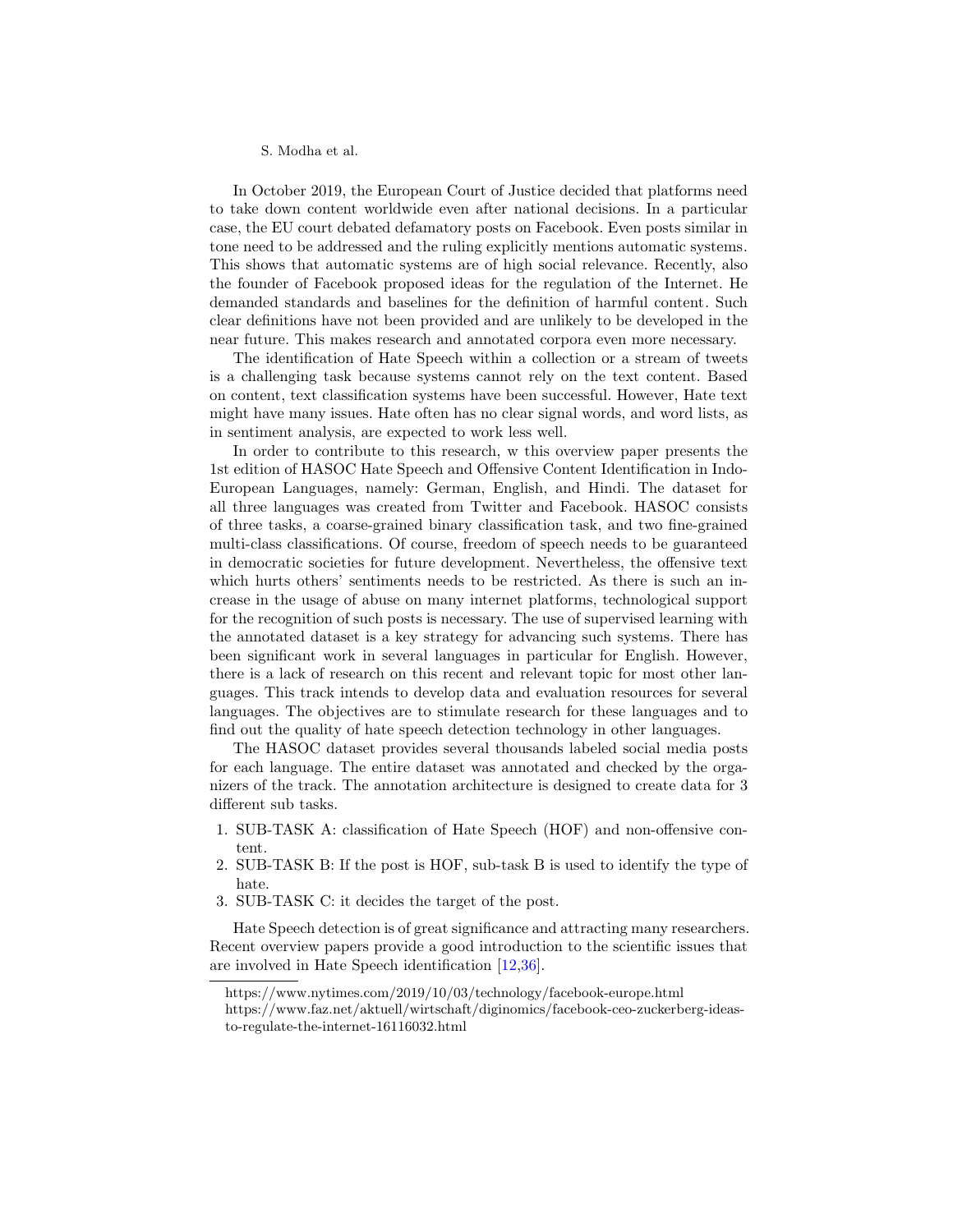# 2 Related Forum and Dataset

Collections are an important asset for any supervised classification methods. For Hate Speech, several previous initiatives have created corpora that have been used for research. There has been significant work in several languages, in particular for English. However, for other languages, such as Hindi standard datasets are not available and HASOC is an attempt to create the labeled dataset for such low resource language. HASOC is primarily inspired by two previous evaluation forums, GermEval [\[44\]](#page-20-1), and OffensEval [\[47\]](#page-21-0), and tries to leverage the synergies of these initiatives.

Data sampling is a paramount task for any data challenges competition. Some of the corpora focuses in specific on certain targets, like immigrants, women (HateEval) [\[5\]](#page-18-1)or racism (e.g. [\[39\]](#page-20-2)). Others focus on Hate Speech in general (e.g. HaSpeeDe [\[7\]](#page-18-2)) or other unacceptable text types. A recent trend is to introduce a more fine-grained classification. Some data challenges require detailed analysis for the hateful comments, like detection of the target (HateEval and OffensEval) or the type of Hate Speech (GermEval). Others focus on the severity of the comment (Kaggle Toxic [\[1\]](#page-18-3)). A recent and very interesting collection is CONAN. It offers Hate Speech and the reactions to it [\[9\]](#page-18-4). This could open opportunities for detecting Hate Speech by analyzing it jointly with the following posts. Table [1](#page-3-0) summarize standard Hate speech dataset available at various forum.

There is a huge demand for many languages other than English. HASOC is the first shared task which developed a resource for three languages together and which encourages multilingual research.

# 3 Task Description

HASOC and most other collections provide the text of a post and require systems to detect hateful content. No context or meta-data like time related features or the network of the actors are given which might make these tasks somewhat unrealistic. Platforms can obviously use all meta-data of a post and a user. However, the distribution of such data poses legal issues. The following tasks have been proposed in HASOC 2019:

Sub-task A : Sub-task A focuses on Hate speech and Offensive language identification and is offered for English, German, Hindi. Sub-task A is coarse-grained binary classification in which participating system are required to classify tweets into two class, namely: Hate and Offensive (HOF) and Non- Hate and offensive.

- 1. (NOT) Non Hate-Offensive This post does not contain any Hate speech, offensive content.
- 2. (HOF) Hate and Offensive This post contains Hate, offensive, and profane content.

During our annotation, we labeled posts as HOF in case they contained any form of non-acceptable language such as hate speech, aggression, profanity; otherwise they were labeled as NOT.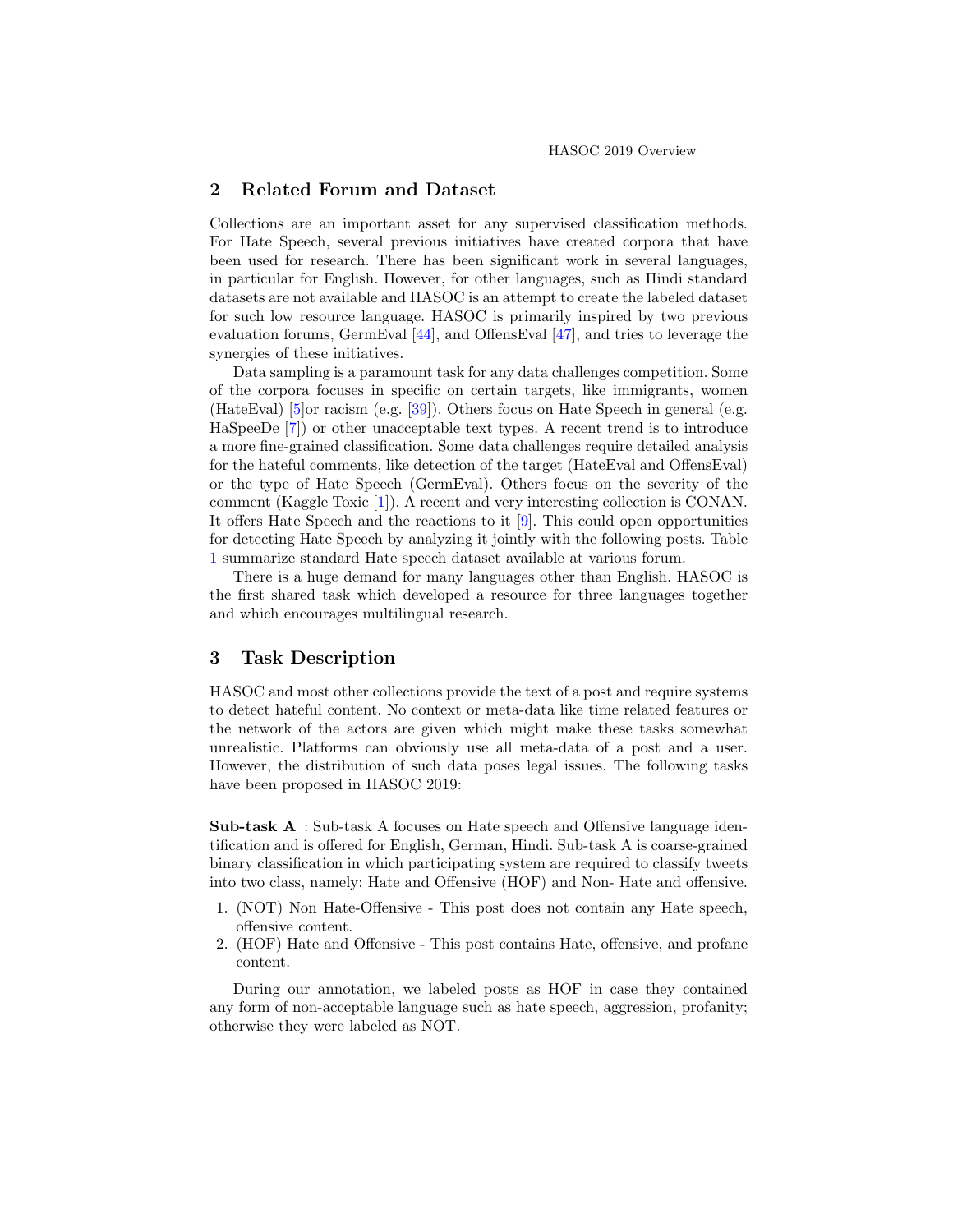| Dataset                       | Source           | $\rm{Language}$ #          |          | la-Task                                                  | Metric               |
|-------------------------------|------------------|----------------------------|----------|----------------------------------------------------------|----------------------|
|                               |                  |                            | belled   |                                                          | and Best             |
|                               |                  |                            | posts    |                                                          | <b>Besult</b>        |
| GermEval                      | Twitter          | $\overline{\text{German}}$ | 4000     | $\mathbf{3}$                                             | $levels,$ Macro $F1$ |
| 2019<br>Task2                 |                  |                            |          | type,  0.76<br>Hate,                                     |                      |
| 38                            |                  |                            |          | implicit/                                                |                      |
|                               |                  |                            |          | explicit                                                 |                      |
| OffensEval at Twitter         |                  | English                    | 13200    | 3 levels, $\overline{\text{Hate}}, \overline{\text{F1}}$ | score                |
| SemEval $[45]$                |                  |                            |          | targeted and $ 0.83 $                                    |                      |
|                               |                  |                            |          | target type                                              |                      |
| HateEval                      | at Twitter       | Spanish,                   | 19000    | Hate, aggres-Macro F1                                    |                      |
| SemEval $[5]$                 |                  | English                    |          | sion, target                                             | $0.65$ Engl.         |
| Kaggle Toxic Wikipedia mostly |                  |                            | 240000   | 5-class                                                  | Column-              |
| 1                             | comments         | English                    |          |                                                          | wise AUC             |
|                               |                  |                            |          |                                                          | 0.98                 |
| Racism <sup>[18]</sup>        | Twitter          | English                    | 24000    | Binary,                                                  | Accuracy             |
|                               |                  |                            |          | Racism                                                   | 0.76                 |
| TRAC COL-Facebook, English,   |                  |                            | 15000    | 3                                                        | classes, weighted    |
| $ING$ [30]                    | Twitter          | Hindi                      | each     | overtly                                                  | $\alpha$ F1-score    |
|                               |                  |                            | language | covertly                                                 | 0.64                 |
|                               |                  |                            |          | aggressive                                               |                      |
| Arabic Social Twitter,        |                  | Arabic                     | 1100     | Obscene,                                                 | F1 around            |
| Media $[22]$                  |                  |                            | tweets,  | inappropriate                                            | 0.60                 |
|                               |                  |                            | 32000    |                                                          |                      |
|                               |                  |                            | com-     |                                                          |                      |
|                               |                  |                            | ments    |                                                          |                      |
| Racism                        | $De$ - $Belgian$ | Dutch                      | 5400     | Binary,                                                  | F1<br>score          |
| tection                       | insocial         |                            |          | Racism                                                   | 0.46                 |
| Social Media media            |                  |                            |          |                                                          |                      |
| 40                            | sites            |                            |          |                                                          |                      |
| Offensive                     | Twitter          | English                    | 14500    | Binary, Hate                                             | F1<br>score          |
| Language $[11]$               |                  |                            |          |                                                          | 0.90                 |

<span id="page-3-0"></span>Table 1. Recent Collections for Research on Offensive Content Detection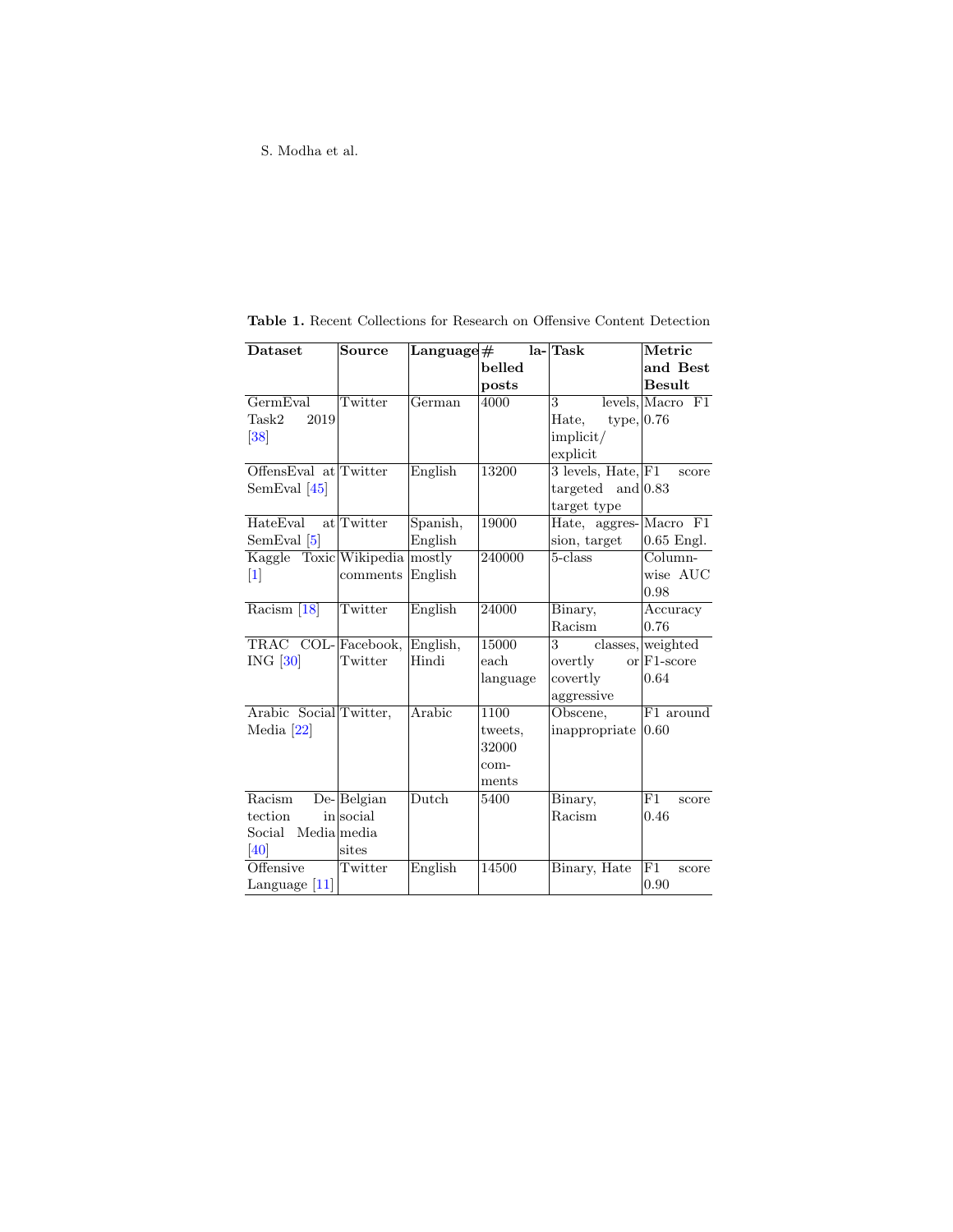Sub-task B : Sub-task B represents a fine-grained classification. Hate-speech and offensive posts from the sub-task A are further classified into three categories.

- 1. (HATE) Hate speech: Posts contain Hate speech content.
- 2. (OFFN) Offensive: Posts contain offensive content.
- 3. (PRFN) Profane: These posts contain profane words

HATE SPEECH : Describing negative attributes or deficiencies to groups of individuals because they are members of a group (e.g. all poor people are stupid). Hateful comment toward groups because of race, political opinion, sexual orientation, gender, social status, health condition or similar.

OFFENSIVE : Posts which are degrading, dehumanizing, insulting an individual, threatening with violent acts are categorized into this category.

PROFANITY : Unacceptable language in the absence of insults and abuse. This typically concerns the usage of swearwords (Scheiße, Fuck etc.) and cursing (Hell! Verdammt! etc.). Such posts are categorized into this category. As expected, most posts are in the category NOT, some are HATE and the other two categories are less frequent. Dubious cases which are difficult to decide even for humans, were left out.

Sub-task C (only for English and Hindi) : Sub-task C considers the type of offense. Only posts labeled as HOF in sub-task A are included in sub-task C. The two categories in sub-task C are the following:

- 1. Targeted Insult (TIN): Posts containing an insult/threat to an individual, group, or others.
- 2. Untargeted (UNT): Posts containing non targeted profanity and swearing. Posts with general profanity are not targeted, but they contain non-acceptable language.

# 4 Data Set and Collection

The following sections explain how the data set was created and enriched by annotations. First, the authors searched with heuristics for typical Hate Speech in online fora. They identified topics for which many hate posts can be expected. Different hashtags and keywords were used for all three languages. For some of the found posts, the id of the author was recorded. For a number of such users, the timeline was collected. Based on tweets found, we crawled the last posts of the authors to increase variety. The systems are less likely to classify individual textual style when they have a rich set of posts from an author. This procedure was intended to decrease bias and was inspired by GermEval [\[43\]](#page-20-7).

The HASOC dataset was subsequently sampled from Twitter and partially from Facebook for all the three languages. The Twitter API gives a large number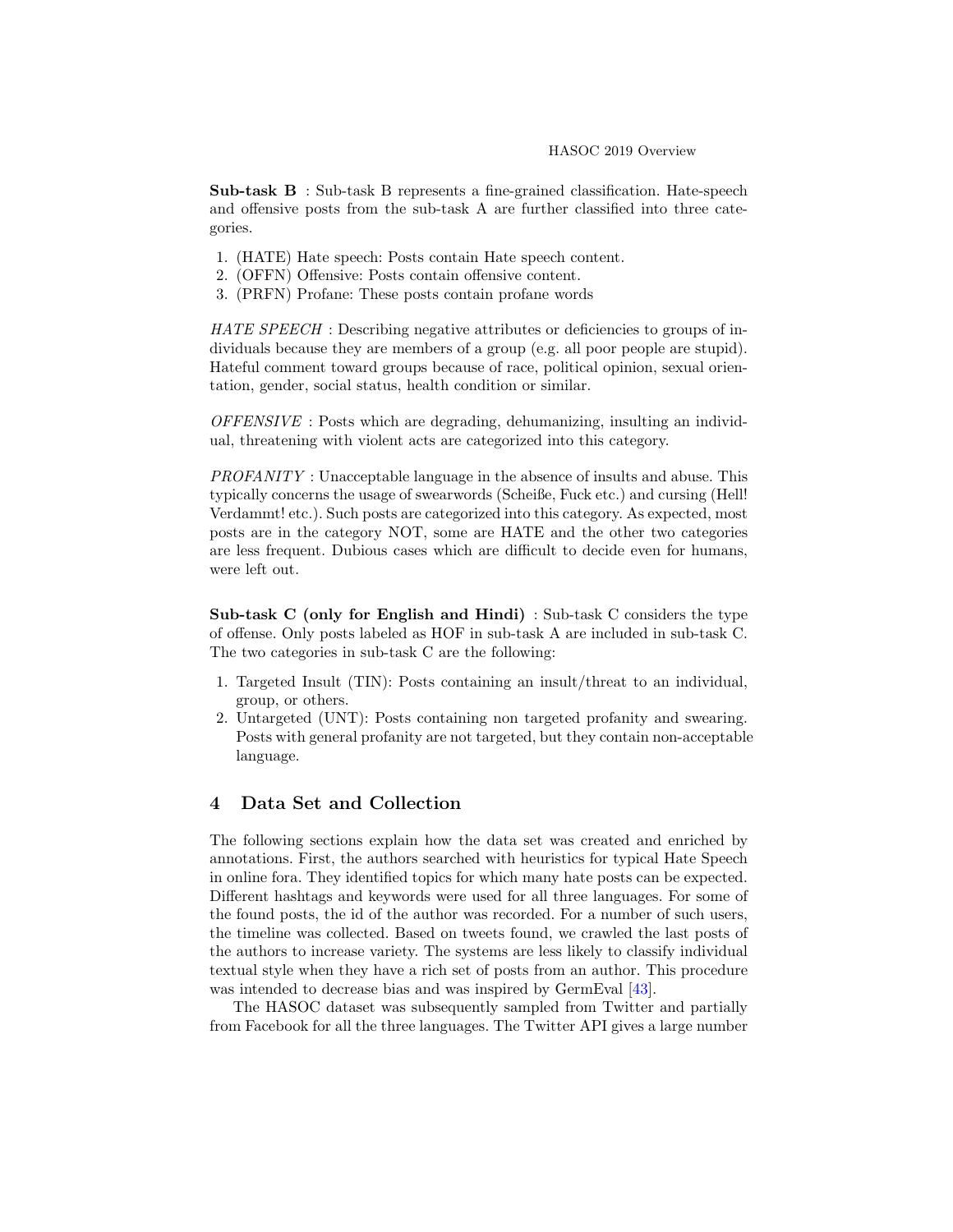<span id="page-5-0"></span>

| Lang.                        |           | NOT HOF HATE OFFN PRFN Total |     |      |       |
|------------------------------|-----------|------------------------------|-----|------|-------|
| English   3591   2261   1143 |           |                              | 667 | 451  | 15852 |
| Hindi                        | 2196 2469 | -556                         | 676 | 1237 | 4665  |
| German $3412$   407          |           | 111                          | 210 | 86   | 3819  |

Table 2. Collection and Class Distribution for Training Set

Table 3. Collection and Class Distribution for test Dataset

<span id="page-5-1"></span>

| Lang.                 |     |      |     |     | NOT HOF HATE OF FN PRFN Total |      |
|-----------------------|-----|------|-----|-----|-------------------------------|------|
| English   $865$   288 |     |      | 124 | 71  | 93                            | 1153 |
| Hindi                 | 713 | 605  | 190 | 197 | 218                           | 1318 |
| German 714            |     | -136 |     | 77  | 18                            | 850  |

|  | Table 4. Example Tweets for all Classes |  |  |  |  |
|--|-----------------------------------------|--|--|--|--|
|--|-----------------------------------------|--|--|--|--|

| Classes     | Sample tweet from the class                               |
|-------------|-----------------------------------------------------------|
| <b>NOT</b>  | 4 matches were can't play due to rain and many more will  |
|             | be not played fir the same reason. Conclusion this world  |
|             | cup is no more world cup. #ShameOnICC #RainCup            |
| <b>HATE</b> | Are Muslims, in general a nuisance to be tolerated by     |
|             | the rest of the world? $#SaveBengal \#DectorsFightBack$   |
|             | #DoctorsStrike #MamtaBanerjee                             |
| <b>HATE</b> | #TerroristNationPakistan 90% Pakistanis wants war with    |
|             | India and $10\%$ said war should not be. And Those $10\%$ |
|             | belongs to Pakistans Armed Forces #TerroristNationPak-    |
|             | istan                                                     |
| <b>OFFN</b> | #Just a daily reminder to @realDonaldTrump that he is     |
|             | a National Disgrace. #TraitorTrump #TrumpIsADisgrace      |
|             | $\#\mathrm{TrumpIsATraitor}$                              |
| <b>PRFN</b> | @cizzacampbell Didn't realise you were an expert #dick-   |
|             | head                                                      |
| <b>PRFN</b> | Who voted for a no-deal? Tell me, who the fuck voted for  |
| <b>UNT</b>  | a no deal? The way I see it, the referendum was a corrupt |
|             | vote between remain and leave. Not remain, leave, deal,   |
|             | no deal. Nobody voted for no deal!!                       |
| <b>OFFN</b> | @realDonaldTrump Will it be worse than killing children?  |
| TIN         | Worse than selling your country to the Russians? Worse    |
|             | than saying you love a ruthless dictator? Probably not.   |
|             | $\#\text{TrumpIsATraitor}$                                |
|             |                                                           |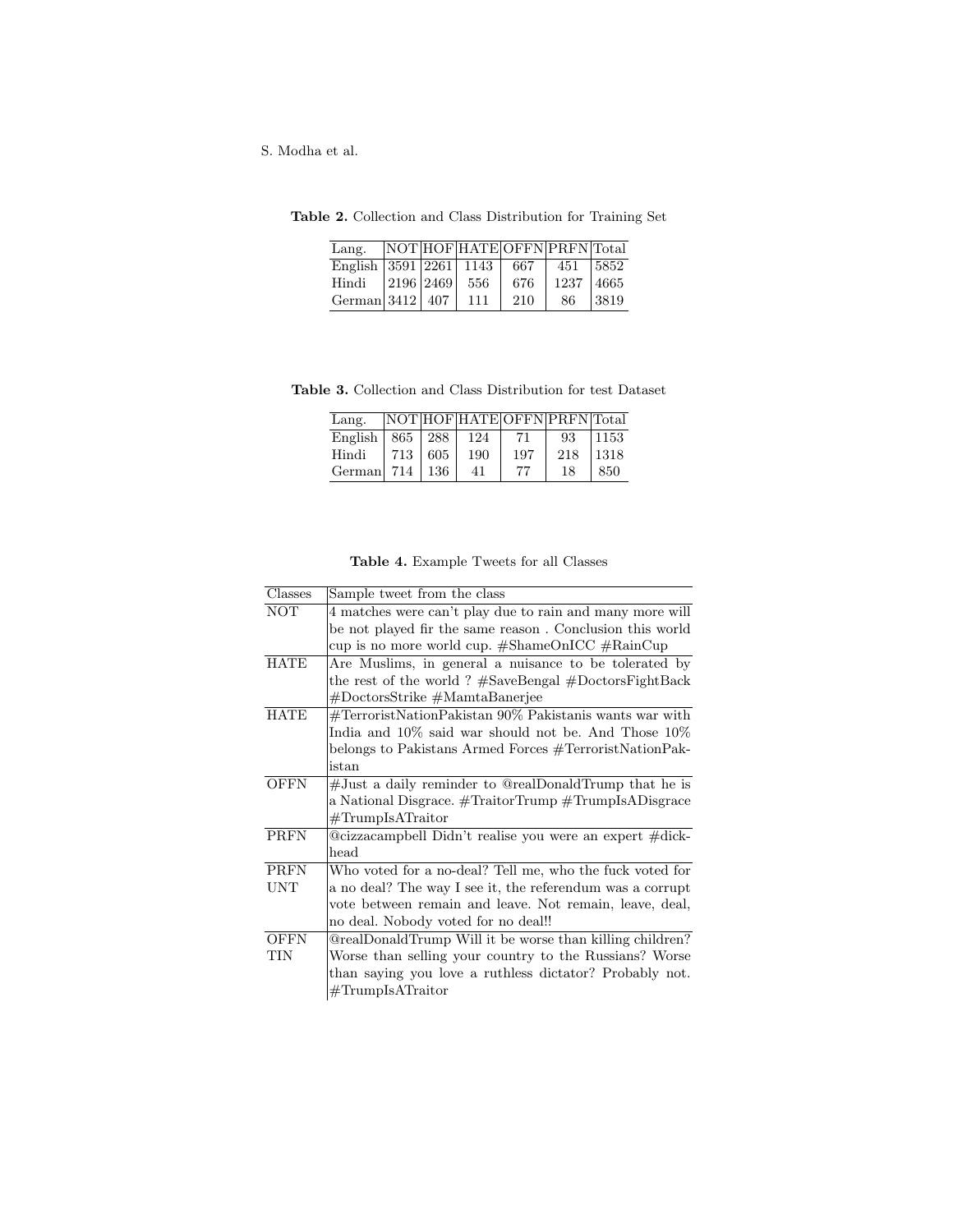of recent tweets which resulted in an unbiased dataset. Thus the tweets were acquired using hashtags and keywords that contained offensive content. The collection was provided to participants without metadata. We have developed Twitter and Facebook plugins to fetch the posts without using the API. The size of the data corpus is shown in tables [2](#page-5-0) and [3.](#page-5-1)

| hasoc hi 1073 | #दोस्त ख़रीदे नहीं जाते, ये तो वो #कमीने होते है, जो आपको कभी #शरीफ नहीं देखना चाहते !!<br>@ Bathinda, City of Guns and Lakes<br>https://www.instagram.com/p/Bu1mUpNDWny/?<br>utm_source=ig_twitter_share&igshid=15mfi1izkb15b | Task <sub>1</sub><br>$\bullet$ NOT<br>HOF        | Task <sub>2</sub><br><b>E</b> HATE<br>© OFFN<br>PRFN<br><b>NULL</b>           | Task <sub>3</sub><br>No Label<br>given!           |
|---------------|--------------------------------------------------------------------------------------------------------------------------------------------------------------------------------------------------------------------------------|--------------------------------------------------|-------------------------------------------------------------------------------|---------------------------------------------------|
| hasoc_hi_1149 | सिंगापुर में भगोड़े नीरव मोदी को झटका, 44 करोड़ रुपये की नकदी वाला खाता फ्रीज                                                                                                                                                  | Task <sub>1</sub><br>$\bullet$ NOT<br><b>HOF</b> | Task <sub>2</sub><br><b>HATE</b><br><b>OFFN</b><br><b>PRFN</b><br><b>NULL</b> | Task <sub>3</sub><br>No Label<br>given!           |
| hasoc hi 1156 | #कन्हैया_कुमार के खिलाफ कोई भी देश द्रोह का सबूत नहीं होने के कारन #दोष_मुक्त करार<br>दिया गया अब आएगा मजा क्यों की आपना टाइम आएगा। #लाल सलाम #ईक़लाब जिंदाबा                                                                  | Task <sub>1</sub><br>$\bullet$ NOT<br>HOF        | Task <sub>2</sub><br><b>HATE</b><br>© OFFN<br>PRFN                            | Task <sub>3</sub><br>No Label<br>given!<br>$\sim$ |

<span id="page-6-0"></span>Fig. 1. Screenshot of online Annotation System.

During the labeling process, several juniors for each language engaged with an online system to judge the tweets. The system can be seen in figure [1](#page-6-0) and figure [2.](#page-7-0) They were given short guidelines that contained the information as mentioned in section 3.1. The process is highly subjective, and even after discussions of questionable often no agreement could be reached. This lies in the nature of Hate Speech.

As pointed out in the study by Ross et al. [\[32\]](#page-20-8), not even with providing written guidelines can improve the agreement. Consequently, and to be sure that people can see them on one page, we tried to keep the guidelines short. The guidelines for HASOC are listed in the annex. A study by Salminen et al. [\[35\]](#page-20-9) showed that the dubious and questionable cases led to much more disagreement than clear cases with obvious Hate Speech characters. Jhaver et al. [\[14\]](#page-18-6) and colleagues interviewed both the receivers and the senders of some posts which were considered to be aggressive. They revealed that the senders often did not agree with the judgment of readers. Among other arguments, they brought forward that some messages were regarded as hateful because people did not want to be confronted with the arguments. Again, this study shows that there is a great deal of subjectivity involved and that also context matters.

The difficulties during assessment in HASOC were often related to the use of language registers like youth talk and irony or indirectness which might not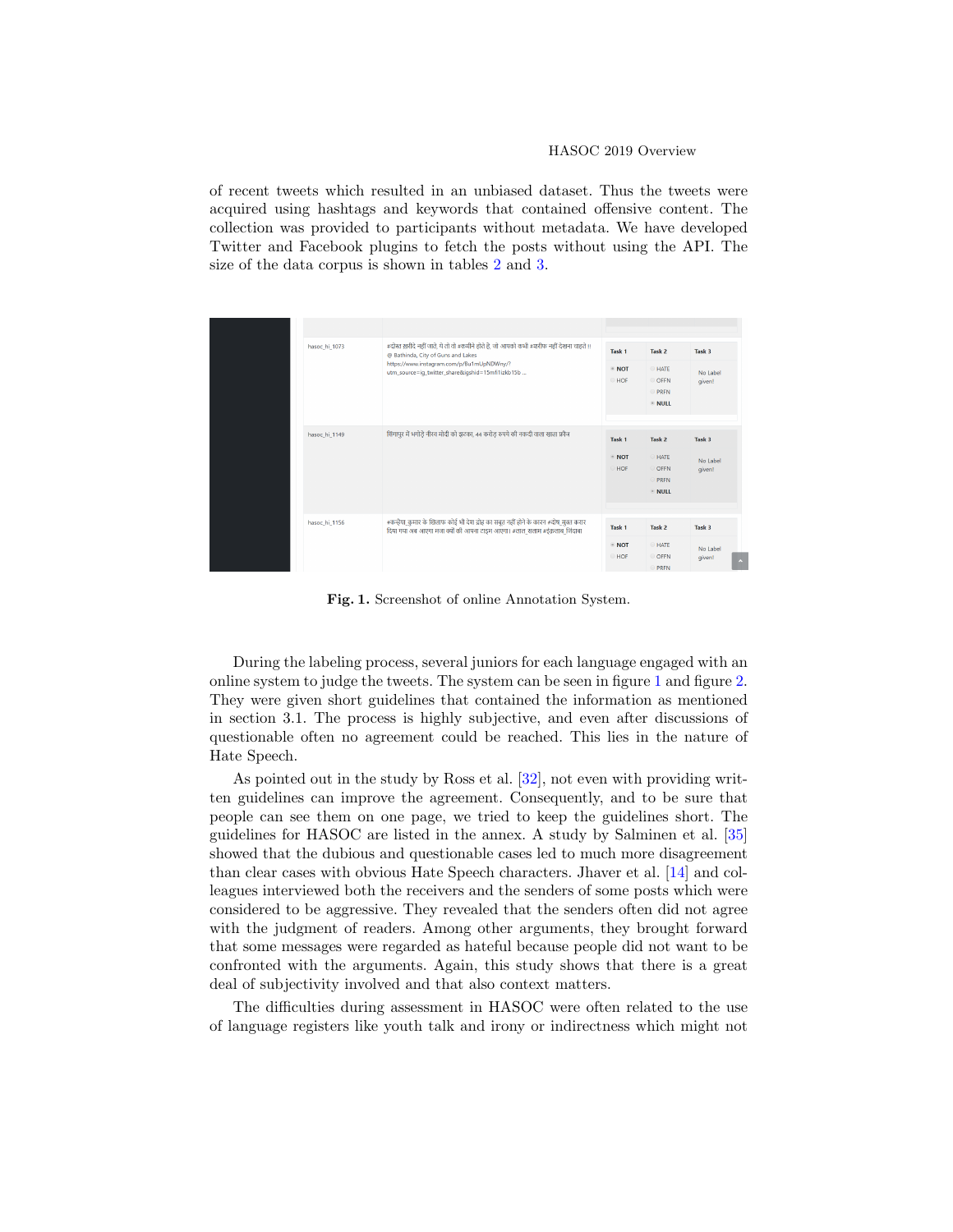| Show $25 \div$ entries        |                                       | Search:                                |                         |
|-------------------------------|---------------------------------------|----------------------------------------|-------------------------|
| <b>Username</b><br>11         | <b>Total</b><br><b>Assigned</b><br>11 | <b>Total</b><br><b>Annotated</b><br>11 | 11<br><b>Total Left</b> |
| apurva_hasoc                  | $\mathbf 0$                           | $\mathbf{0}$                           | $\mathbf{0}$            |
| bhargav_hasoc                 | $\mathbf 0$                           | $\mathbf{0}$                           | $\mathbf{0}$            |
| daksh hasoc                   | $\mathbf 0$                           | $\mathbf{0}$                           | $\mathbf{0}$            |
| harsh_hasoc                   | $\mathbf 0$                           | $\mathbf{0}$                           | $\mathbf{0}$            |
| mohana_hasoc                  | $\mathbf{0}$                          | $\mathbf{0}$                           | $\theta$                |
| nisarq_hasoc                  | $\mathbf{0}$                          | $\ddot{\mathbf{0}}$                    | $\mathbf{0}$            |
| purvesh_hasoc                 | $\mathbf{0}$                          | $\ddot{\mathbf{0}}$                    | $\mathbf{0}$            |
| soham hasoc                   | $\mathbf{0}$                          | $\ddot{\mathbf{0}}$                    | $\theta$                |
| admin                         | 318                                   | 318                                    | $\theta$                |
| aditya_hasoc                  | 500                                   | 500                                    | $\theta$                |
| daksh2_hasoc                  | 500                                   | 499                                    | 1                       |
| Showing 1 to 11 of 11 entries |                                       |                                        | Previous<br><b>Next</b> |

<span id="page-7-0"></span>Fig. 2. Screenshot of Statistics Module of online Annotation System

be understood by all readers. A more detailed analysis of the issues encountered during the HASOC annotation for German has been carried out  $[42]$ . u

The overlap between annotators for task A for English, Hindi, and German for a subset to tweets and posts annotated twice was 89%, 91%, and 32%, respectively. Further statistical details of the annotation process can be seen in table [5.](#page-7-1) The effects of such disagreement need to be analyzed in the future.

| Task               | No. of Posts Percentage |           | No. of Posts Interrater      |         |
|--------------------|-------------------------|-----------|------------------------------|---------|
|                    | annotated               | of        | Posts with same an-Agreement |         |
|                    | twice/Total             | annotated | notation                     |         |
|                    | Posts                   | twice     |                              |         |
| English sub-task A | 6246/7005               | 89%       | 4838                         | 77.46%  |
| English sub-task B | 6246/7005               | 89%       | 4311                         | 69.02\% |
| English sub-task C | 6246/7005               | 89%       | 4669                         | 74.75%  |
| Hindi sub-task A   | 5440/5983               | 91\%      | 4281                         | 78.69%  |
| Hindi sub-task B   | 5440/5983               | 91%       | 3421                         | 62.89%  |
| Hindi sub-task C   | 5440/5983               | 91%       | 3488                         | 64.12\% |
| German sub-task A  | 1483/4669               | 32%       | 1305                         | 88\%    |
| German sub-task B  | 1483/4669               | 32\%      | 1283                         | 86.51\% |

<span id="page-7-1"></span>Table 5. Interrater Statistics on HASOC Multilingual Datasets

The values show that the labeling task is hard overall. The second sub-task can only be solved with a lower quality. For the sub-task C, the quality does not drop much of is even higher than that of sub-task B .

We also calculated the  $\kappa$  (Kappa) coefficient due to the high imbalance of the data sets. Using the scikit-Learn package, the inter annotator agreement for

 $\mathbb{R}^n$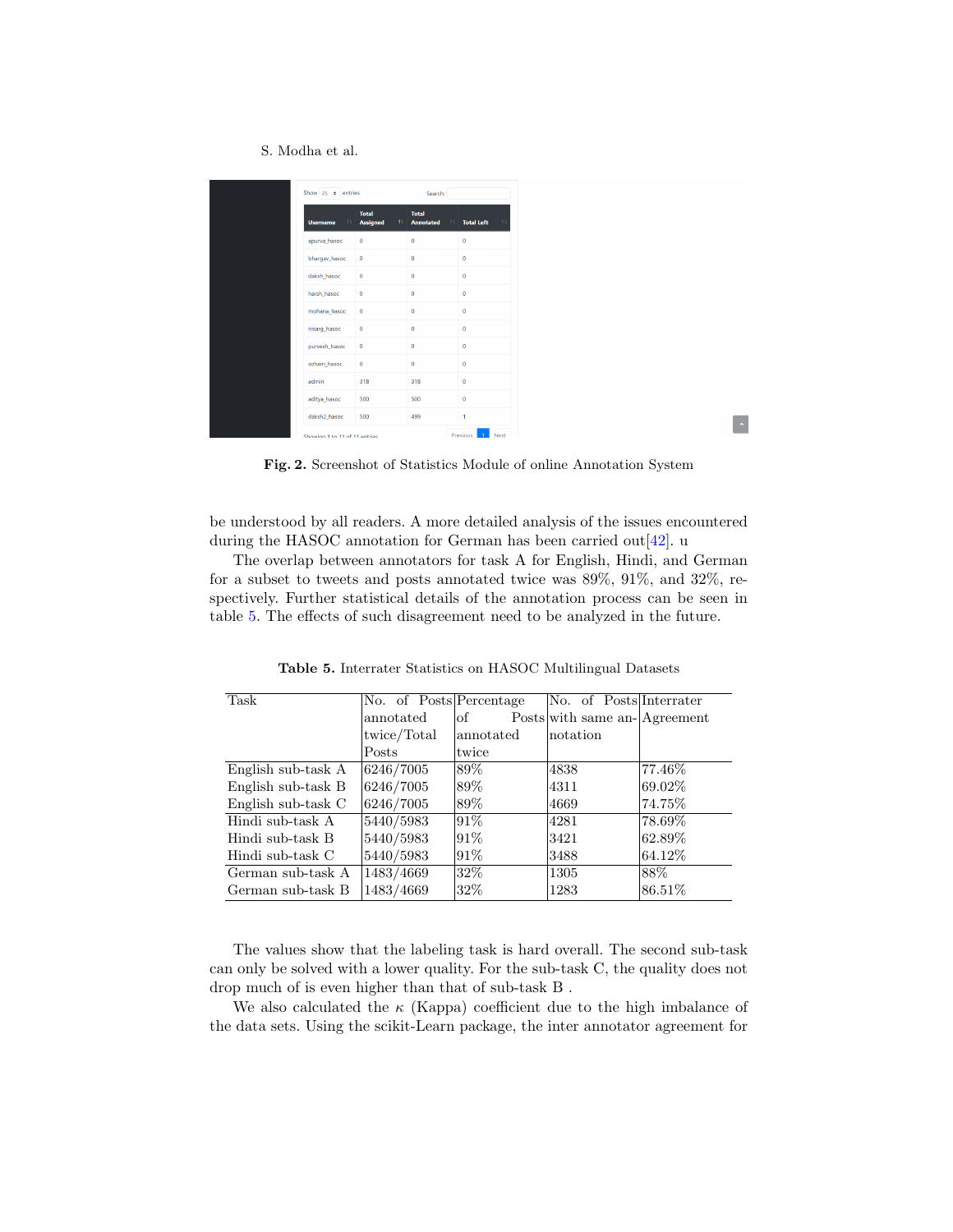the first two annotators for a tweet was determined. Table [6](#page-8-0) shows values of  $\kappa$ in sub-task A for all three languages

<span id="page-8-0"></span>Table 6.  $\kappa$  statistics

|         | Language Sub-task A |
|---------|---------------------|
| English | 0.36                |
| Hindi   | 0.59                |
| German  | 0.43                |

The degree of disagreement might also result from the topics present in the collection[\[46\]](#page-21-1). The issues and the level of disagreement need to be analyzed in the future.

# 5 Evaluation Metrics

The metrics for classification should combine both recall and precision. The F1 score has many variants like weighted F1, Macro-F1 or micro-F1. For multi-class classification, the distribution of class labels is often unbalanced. The weighted F1-score calculates the F1 score for each class independently. When it adds them, it uses a weight based on the number of true labels of each class. Therefore, it gives a bias for the majority class. The 'macro' calculates the F1 separately for each class but does not use weights for the aggregation. This results in a stronger penalization when a system does not perform well for the minority classes. Choice of the variant of F1-measure depends on the objective of the tasks and the distribution of label in the dataset. Hate Speech related classification problems suffer from class imbalance. Therefore, the macro F1 is the natural choice for the evaluation.

### 6 Results

Overall, 103 registrations were submitted for the track. 37 teams submitted runs and 25 teams have submitted papers. 321 runs were submitted by 37 teams in all the sub-tasks.

|         | Languages sub-task A sub-task B sub-task C |    |      |
|---------|--------------------------------------------|----|------|
| English | 7Q                                         | 50 | ר 1  |
| Hindi   | 37                                         | 31 | 25   |
| German  | 28                                         | 26 | n.a. |

Table 7. Number of Experiments Submitted

The following sections show the sub-tasks of HASOC. The approaches of all teams are briefly summarized in the annex of this paper. For details on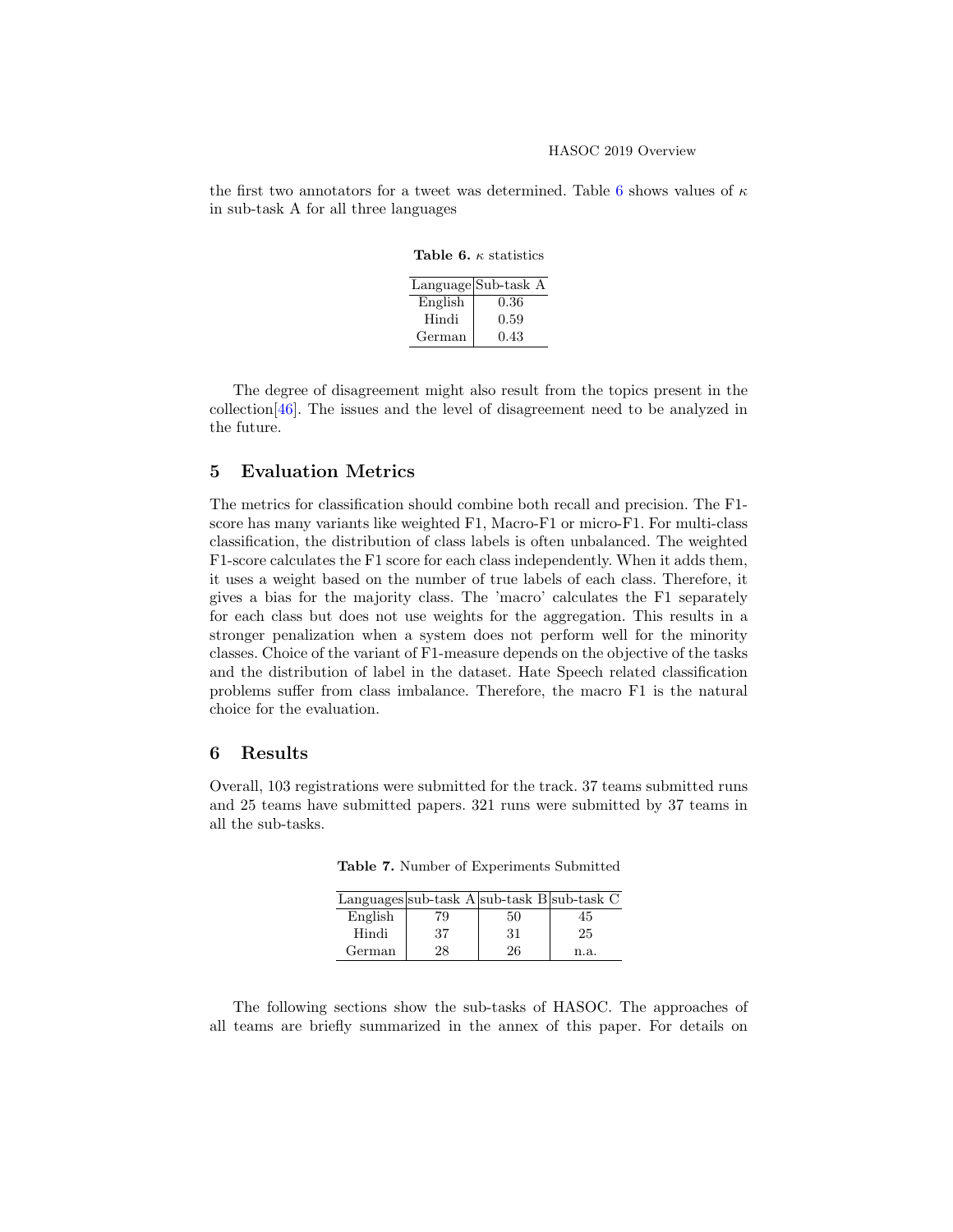the technical implementation, the reader is referred to the descriptions of the participating teams in this volume.

#### 6.1 English Dataset

In the English language, Total 174 runs were submitted across 3 sub-tasks. The YNU wb team [\[6\]](#page-18-7) used an LSTM approach with ordered neurons and applied an attention mechanism. The absolute differences between the top runs are rather small. Table [8](#page-9-0) presents the results of the top 10 teams of the English sub-task A.

|    | Standing Team name          |                |        | Run_no Marco F1 Weighted F1 |
|----|-----------------------------|----------------|--------|-----------------------------|
| 1  | $YNU$ <sub>-W</sub> b $[6]$ | $\overline{2}$ | 0.7882 | 0.8395                      |
| 2  | $YNU$ <sub>-wb</sub> $[6]$  | 3              | 0.772  | 0.8237                      |
| 3  | BRUMS <sup>[29]</sup>       | $\overline{2}$ | 0.7694 | 0.838                       |
| 4  | $YNU_wb$ [6]                | 1              | 0.7682 | 0.8175                      |
| 5  | vito $[25]$                 | $\overline{2}$ | 0.7568 | 0.8182                      |
| 6  | vito $ 25 $                 | 3              | 0.7471 | 0.8071                      |
| 7  | $3$ Idiots $[21]$           | $\overline{2}$ | 0.7465 | 0.8012                      |
| 8  | IIITG-ADBU [3]              | 1              | 0.7462 | 0.8064                      |
| 9  | $QMUL-NLP$ [15]             | 1              | 0.7431 | 0.8164                      |
| 10 | RALIGRAPH [19]              | 3              | 0.7409 | 0.7876                      |
| 11 | $3$ Idiots $[21]$           | $\overline{2}$ | 0.8004 | 0.801                       |
| 12 | QutNocturnal [4]            | 2              | 0.8002 | 0.8001                      |
| 13 | $LSV-UdS$ [10]              | 3              | 0.7996 | 0.7995                      |
| 14 | IIITG-ADBU <sup>[3]</sup>   | 3              | 0.7985 | 0.7986                      |
| 15 | NITK-IT_NLP                 | $\overline{2}$ | 0.7889 | 0.7888                      |
| 16 | $LSV-UdS$ [10]              | $\overline{2}$ | 0.7837 | 0.784                       |
| 17 | Kirti Kumari [17]           | 2              | 0.7827 | 0.7826                      |
| 18 | HateMonitors [34]           | 1              | 0.7754 | 0.7759                      |
| 19 | DEEP $[24]$                 | 1              | 0.7594 | 0.7592                      |
| 20 | FalsePostive [16]           | $\overline{2}$ | 0.756  | 0.756                       |

<span id="page-9-0"></span>Table 8. Best Runs for English Sub-Task A

The plot of the performance of all systems in Figure [3](#page-10-0) shows that the Median of the runs lies quite close to the top performance.

Despite the similar performance of many teams, the recall-precision graph in figure [4](#page-10-1) shows that there are considerable differences between the systems which the F1 measures do not reveal.

The overall F1 measures for sub-task B and C are much lower than for subtask A. Table [9](#page-10-2) and [10](#page-11-0) shows the results of these tasks. The best performing team [\[21\]](#page-19-4) for sub-task B and sub-task C used the relatively new BERT model for classification. This shows that it performed well for both sub-task A with more training samples as well as for sub-task B with much fewer training instances.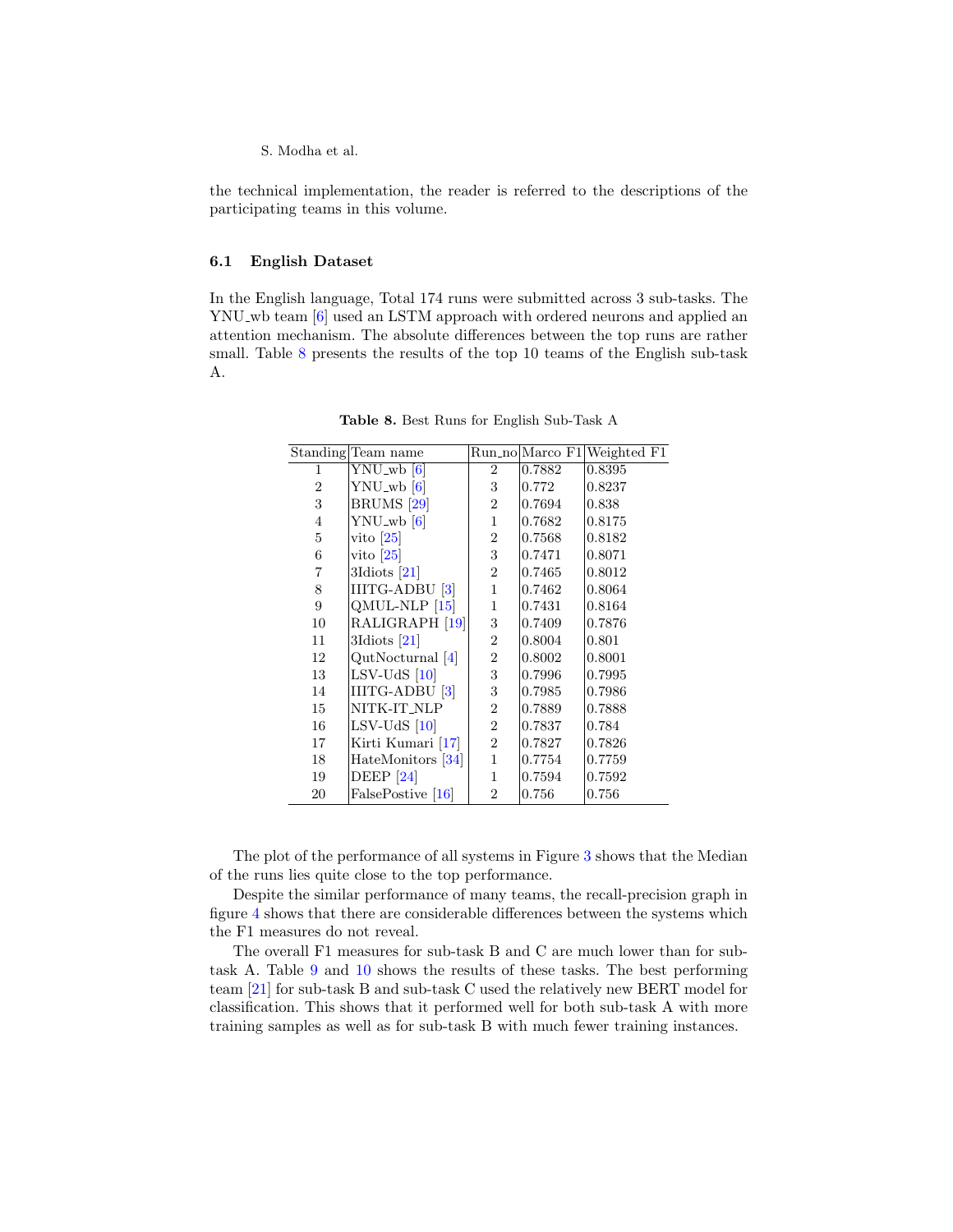### HASOC 2019 Overview



Fig. 3. Box-plot of the performance of all runs for English sub-task A.

<span id="page-10-0"></span>

<span id="page-10-1"></span>Fig. 4. Recall-Precision Graph of all Runs for the English sub-task A

<span id="page-10-2"></span>Table 9. Best Runs for sub-task B English Dataset

|                | Standing Team name |                |        | Run_no Marco F1 Weighted F1 |
|----------------|--------------------|----------------|--------|-----------------------------|
|                | $3$ Idiots $[21]$  | 3              | 0.5446 | 0.7277                      |
| $\overline{2}$ | $3$ Idiots $[21]$  | 2              | 0.537  | 0.698                       |
| 3              | 3Idiots $[21]$     | 1              | 0.5175 | 0.701                       |
| 4              | VITO $[25]$        | 3              | 0.5064 | 0.7514                      |
| 5              | VITO $[25]$        | 2              | 0.5051 | 0.7595                      |
| 6              | RALIGRAPH [19]     | $\overline{2}$ | 0.4789 | 0.7218                      |
|                | RALIGRAPH [19]     | 1              | 0.4777 | 0.7147                      |
| 8              | RALIGRAPH [19]     | 3              | 0.4732 | 0.6911                      |
| 9              | $LSV-UdS$ [19]     | 2              | 0.4658 | 0.4948                      |
| 10             | $QutNoturnal$ [4]  | 1              | 0.4501 | 0.6813                      |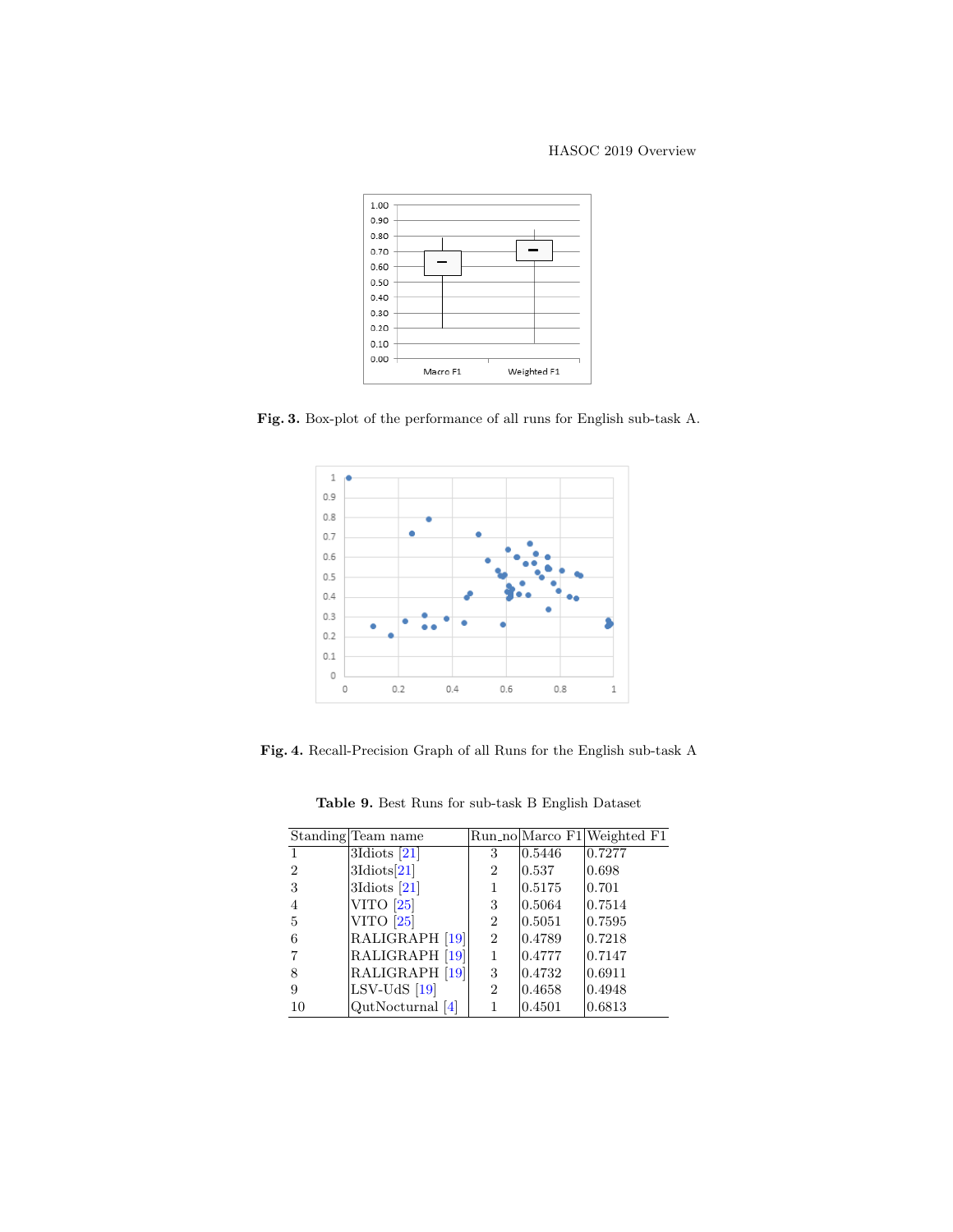S. Modha et al.



<span id="page-11-1"></span>Fig. 5. Box-plot of the performance of all runs for English sub-task B

|    | Standing Team name          |   |        | Run_no Marco F1 Weighted F1 |
|----|-----------------------------|---|--------|-----------------------------|
|    | 3Idiots $[21]$              | 3 | 0.5111 | 0.7563                      |
| 2  | $3$ Idiots $[21]$           | 1 | 0.5002 | $\vert 0.753 \vert$         |
| 3  | VITO $[25]$                 | 4 | 0.494  | 0.7735                      |
| 4  | RALIGRAPH <sub>v</sub> [19] | 2 | 0.4907 | 0.7719                      |
| 5  | VITO[25]                    | 2 | 0.4879 | 0.784                       |
| 6  | 3Idiots $[21]$              | 2 | 0.4765 | 0.7639                      |
|    | RALIGRAPH [19]              | 3 | 0.4758 | $ 0.7302\rangle$            |
| 8  | HateMonitors [34]           | 1 | 0.4698 | 0.7057                      |
| 9  | RALIGRAPH [19]              | 1 | 0.4639 | 0.7265                      |
| 10 | IRLAB@IITBHU <sup>[2]</sup> | 2 | 0.4578 | 0.7704                      |

<span id="page-11-0"></span>Table 10. Best Runs for sub-task C English Dataset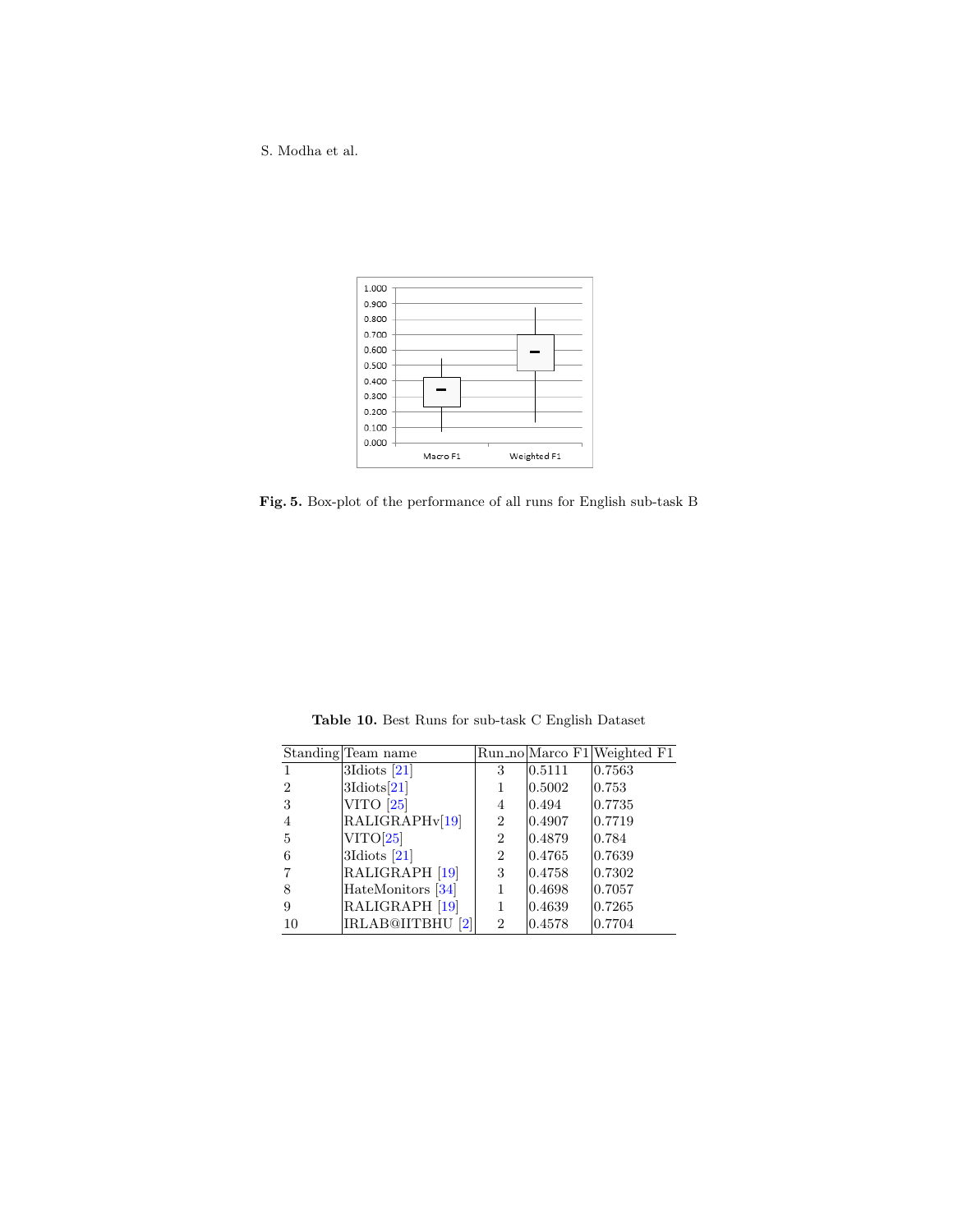HASOC 2019 Overview

The performance for task C shows that the weighted F1 values are very close together and that run number 10 has even a higher values than run number 1. The careful selection of metrics is crucial. The boxplots in figure [5,](#page-11-1) and [6](#page-12-0) show that the Median lies again close to the top performing run for sub-tasks B and C.



<span id="page-12-0"></span>Fig. 6. Box-plot of the performance of all runs for English sub-task c

### 6.2 Hindi Dataset

In the Hindi language, total 93 runs were submitted across 3 sub-tasks. The QutNocturnal team [\[4\]](#page-18-9) used a CNN base approach with Word2vec embedding. The absolute differences between the top runs are rather small. Table [11](#page-12-1) presents results of the top team of Hindi sub-task A The absolute values for Hindi subtask A are comparable to the English sub-task and the top-performing systems are again close to each other.

|                | Standing Team name       |                |                  | Run_no Marco F1 Weighted F1 |
|----------------|--------------------------|----------------|------------------|-----------------------------|
|                | $QutNoturnal$ [4]        |                | 0.8149           | 0.8202                      |
| $\overline{2}$ | LGI <sub>2P</sub> $[13]$ | 2              | 0.8111           | 0.8116                      |
| 3              | 3Idiots $[21]$           | 3              | 0.8108           | 0.8141                      |
| 4              | IIITG-ADBU [3]           | 2              | 0.8105           | 0.8108                      |
| 5              | IIITG-ADBU [3]           | 1              | 0.8098           | 0.81                        |
| 6              | LGI2P $[13]$             |                | 0.8076           | 0.8088                      |
|                | A3-108 <sup>[23]</sup>   | $\overline{2}$ | $ 0.8032\rangle$ | 0.8032                      |
| 8              | brum [29]                |                | 0.8025           | 0.8024                      |
| 9              | A3-108 <sup>[23]</sup>   | 3              | 0.8024           | 0.8024                      |
| 10             | 3Idiots $[21]$           |                | 0.8018           | 0.8025                      |

<span id="page-12-1"></span>Table 11. Best Runs for sub-task A Hindi Dataset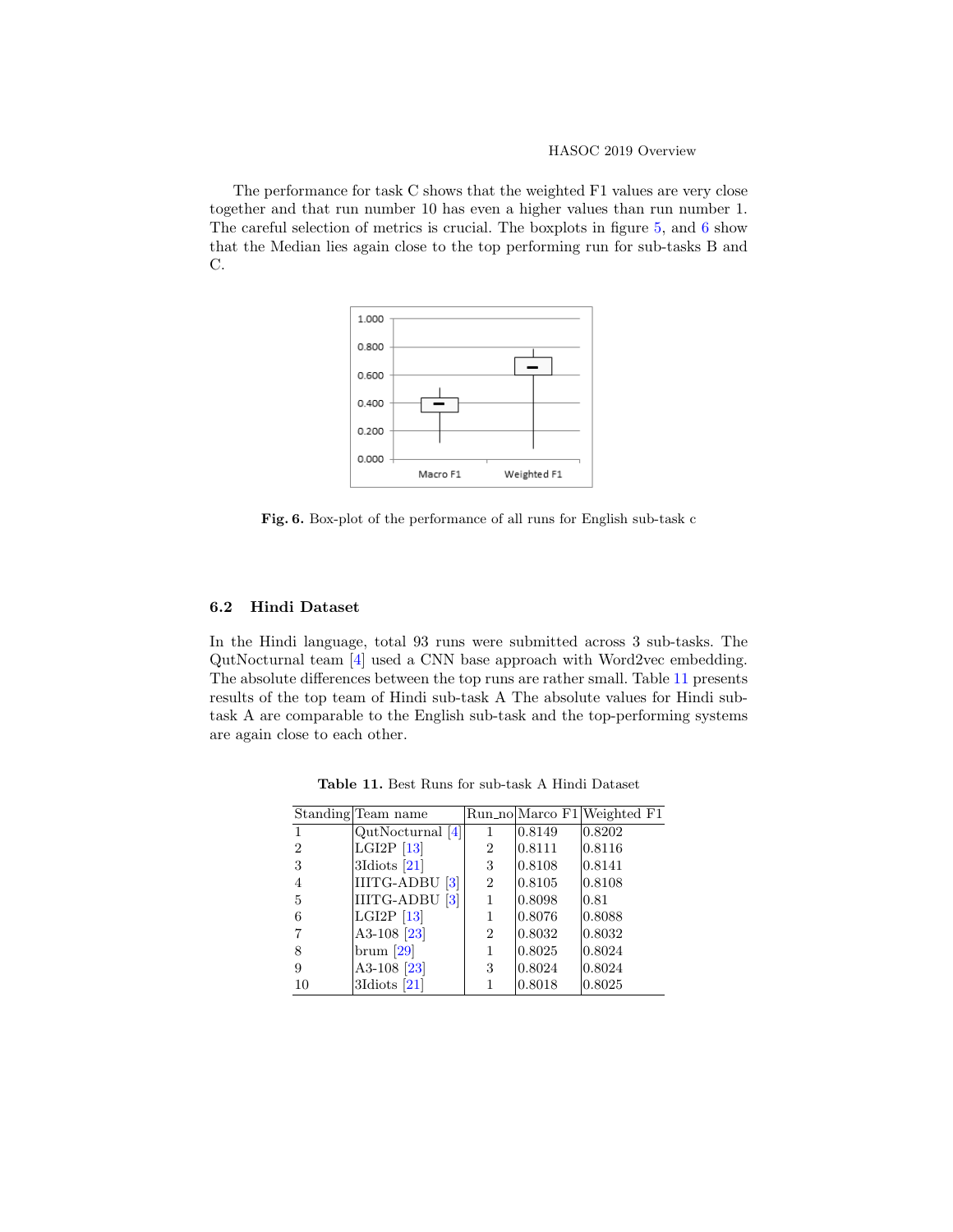S. Modha et al.



Fig. 7. Box-plot of the performance of all runs for Hindi sub-task A

<span id="page-13-1"></span><span id="page-13-0"></span>Table 12. Best Runs for sub-task B Hindi Dataset

|                | Standing Team name       |                |                      | Run_no Marco F1 Weighted F1 |
|----------------|--------------------------|----------------|----------------------|-----------------------------|
|                | 3Idiots                  | 3              | $ 0.5812\rangle$     | 0.7147                      |
| $\overline{2}$ | $LSV-UdS$ [10]           | 3              | $\vert 0.5779 \vert$ | 0.6358                      |
| 3              | $LSV-UdS$ [10]           | $\overline{2}$ | $\vert 0.5692 \vert$ | 0.6386                      |
| $\overline{4}$ | LGI <sub>2P</sub> $[13]$ | 3              | 0.5617               | 0.674                       |
| 5              | $QutNoturnal$ [4]        | 1              | $\vert 0.561 \vert$  | 0.6551                      |
| 6              | 3Idiots $[21]$           | 2              | 0.5534               | 0.6755                      |
|                | 3Idiots $[21]$           | 1              | $\vert 0.5527 \vert$ | 0.6875                      |
| 8              | $LSV-UdS$ [10]           | 1              | $\vert 0.5392 \vert$ | 0.5504                      |
| 9              | A3-108 $[23]$            | 2              | 0.5253               | 0.756                       |
| 10             | A3-108 $[23]$            | 3              | 0.5113               | 0.7514                      |

Table [12](#page-13-0) and [13](#page-14-0) presents result of Hindi sub-task B and C.The overall values for sub-task B and C for Hindi are again comparable to the values for English. Figure [7,](#page-13-1) [8,](#page-14-1)[9](#page-14-2) shows the overall performance of all teams for all Hindi sub-tasks.

### 6.3 German Dataset

In the German language, total 54 runs were submitted across 2 sub-tasks and only, the first two sub-tasks were possible. The Macro F1 score is lower than for the other two languages. For sub-task A, the best team used BERT sentence embedding and the multilingual sentence embedding LASER. Table [14](#page-15-0) and [15](#page-15-1) present result of sub-task A and B.

The LSV team [\[10\]](#page-18-10) performed second and first for sub-task B. They apply the BERT model and use additional corpora for similar tasks. Boxplots of the performance of all the participants team are shown in figure [10](#page-15-2) and [11.](#page-16-0)

# 7 Approaches

The top performance for the sub-task A for English and and Hindi three languages is delivered by systems based on Deep neural models. Even new architectures for which little experience is available like BERT have been applied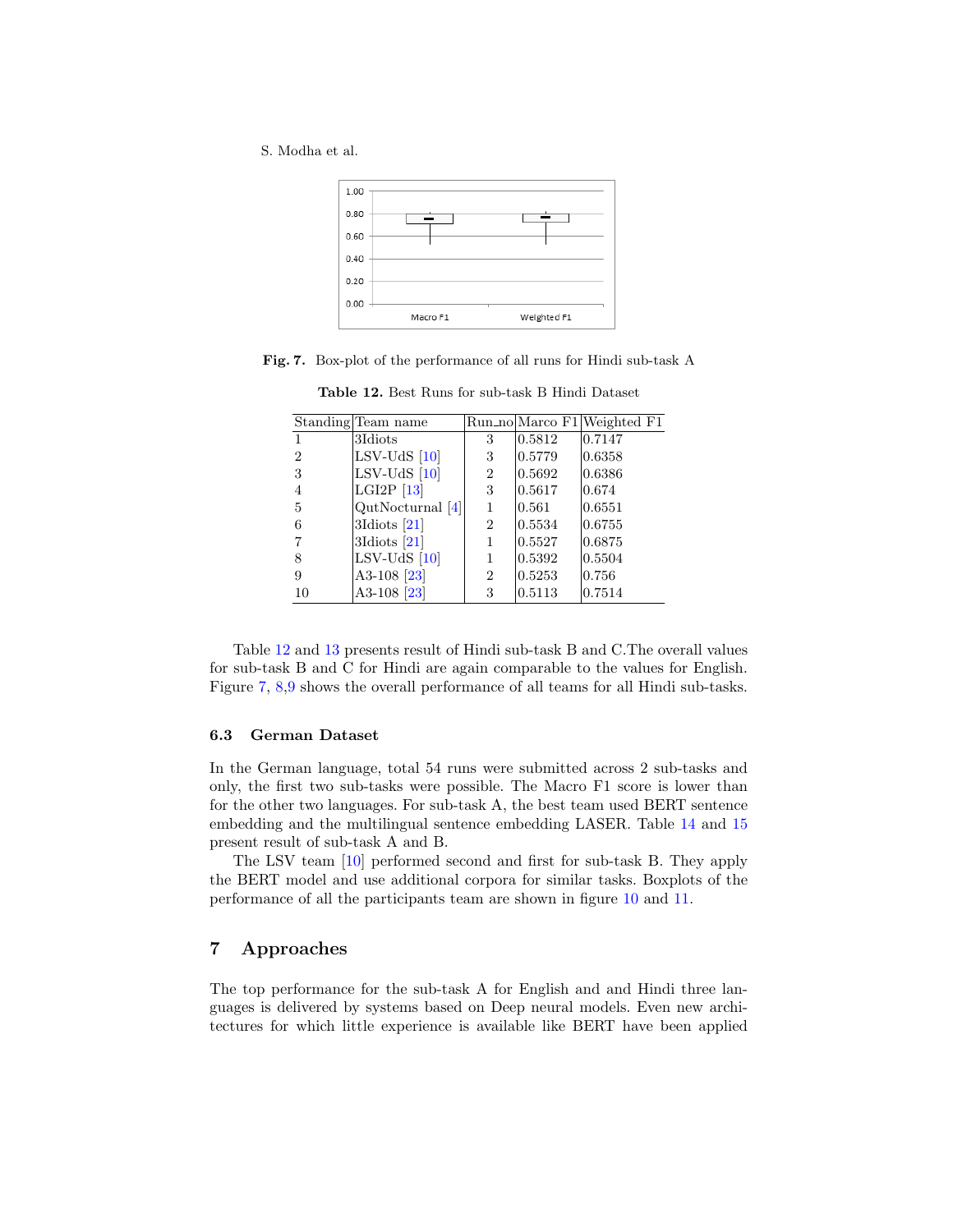### HASOC 2019 Overview



<span id="page-14-1"></span>Fig. 8. Box-plot of the performance of all runs for Hindi sub-task B

|    | Standing Team name     |                |                      | Run_no Marco F1 Weighted F1 |
|----|------------------------|----------------|----------------------|-----------------------------|
|    | A3-108 $[23]$          | 3              | $\vert 0.5754 \vert$ | 0.7361                      |
| 2  | 3Idiots $[21]$         | 1              | 0.565                | 0.7265                      |
| 3  | A3-108 <sup>[23]</sup> | 2              | $\vert 0.5559 \vert$ | 0.7447                      |
| 4  | 3Idiots $[21]$         | 3              | 0.5503               | 0.7583                      |
| 5  | 3Idiots $[21]$         | $\overline{2}$ | 0.5492               | 0.7484                      |
| 6  | <b>DEEP</b> [24]       | 3              | 0.5238               | 0.6803                      |
|    | DEEP $[24]$            | 1              | 0.5172               | 0.6967                      |
| 8  | QutNoturnal[4]         | 1              | 0.5165               | 0.7429                      |
| 9  | KMI-Panlingua $[31]$   | 1              | 0.497                | 0.6499                      |
| 10 | KMI-Panlingua [31]     | $\overline{2}$ | 0.497                | 0.6499                      |

<span id="page-14-0"></span>Table 13. Best Runs for sub-task c Hindi Dataset



<span id="page-14-2"></span>Fig. 9. Box-plot of the performance of all runs for Hindi sub-task C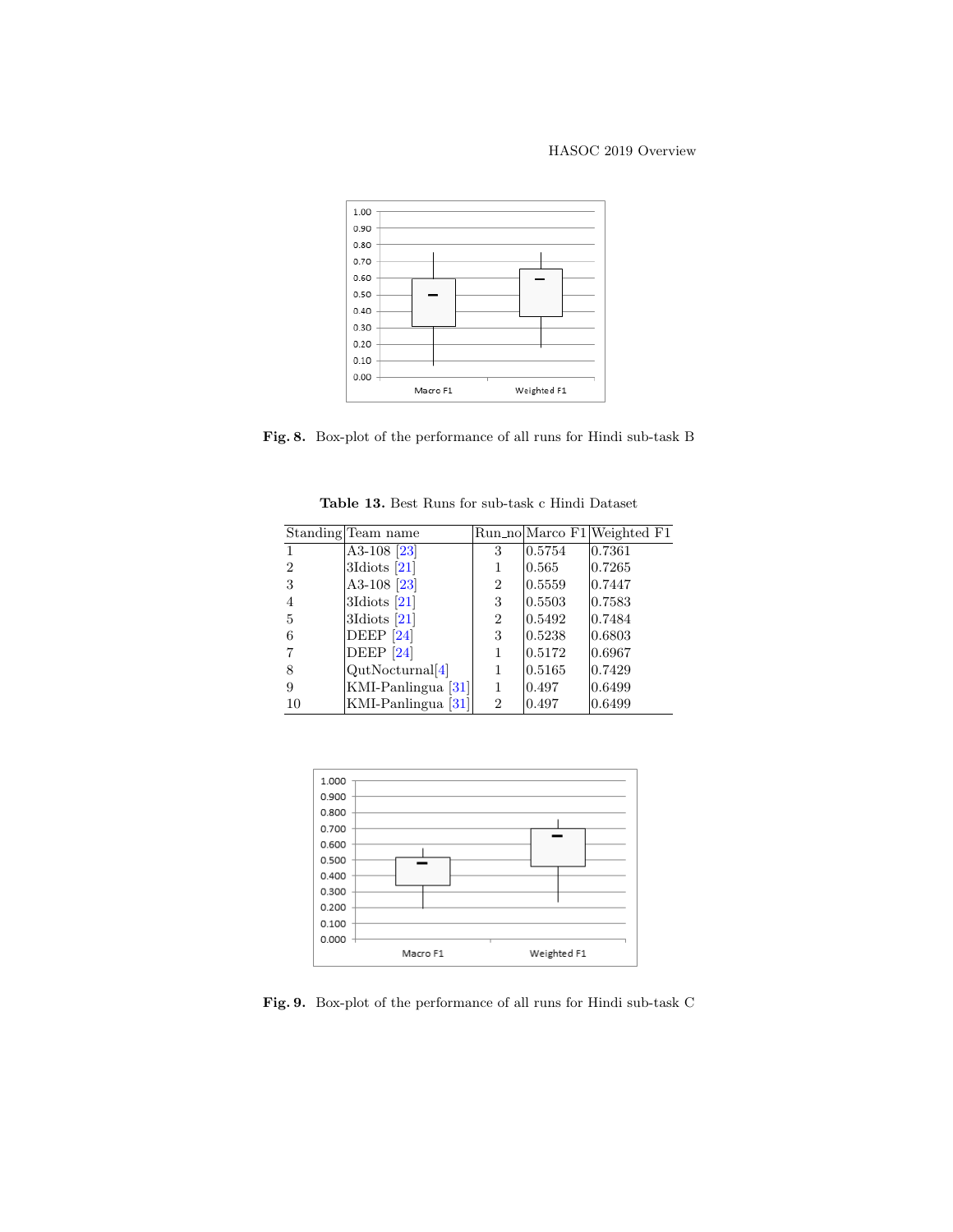|                | Standing Team name    |   |        | Run_no Marco F1 Weighted F1 |
|----------------|-----------------------|---|--------|-----------------------------|
|                | HateMonitors [34]     |   | 0.6162 | 0.7915                      |
| $\overline{2}$ | $LSV-UdS$ [10]        | 1 | 0.6064 | 0.7997                      |
| 3              | $LSV-UdS$ [10]        | 2 | 0.5948 | 0.7799                      |
| 4              | 3Idiots $[21]$        | 1 | 0.5774 | 0.7887                      |
| 5              | NITK-IT_NLP           | 1 | 0.5739 | 0.6796                      |
| 6              | <b>DLRG</b> [28]      | 2 | 0.5519 | 0.7566                      |
|                | CS                    | 1 | 0.5506 | 0.7131                      |
| 8              | BRUMS <sup>[29]</sup> | 1 | 0.5464 | 0.787                       |
| 9              | <b>DLRG</b> [28]      | 1 | 0.5458 | 0.7816                      |
| 10             | $LSV-UdS$ [10]        | 2 | 0.5399 | 0.7762                      |

<span id="page-15-0"></span>Table 14. Best Runs for Sub-task A German Dataset



<span id="page-15-2"></span>Fig. 10. Box-plot of the performance of all runs for German sub-task A

|                | Standing Team name |                |        | Run_no Marco F1 Weighted F1 |
|----------------|--------------------|----------------|--------|-----------------------------|
|                | $LSV-UdS$ [10]     |                | 0.3468 | 0.7749                      |
| $\overline{2}$ | $LSV-UdS$ [10]     | 3              | 0.2785 | 0.5829                      |
| 3              | HateMonitors [34]  | 1              | 0.2769 | 0.7537                      |
| 4              | $3$ Idiots $[21]$  | 2              | 0.2758 | 0.7779                      |
| 5              | Cs                 |                | 0.274  | 0.757                       |
| 6              | $3$ Idiots $[21]$  | 3              | 0.2736 | 0.7729                      |
|                | FalsePostive [16]  | 3              | 0.268  | 0.7458                      |
| 8              | FalsePostive [16]  | $\overline{2}$ | 0.2619 | 0.7436                      |
| 9              | FalsePostive [16]  | 1              | 0.2608 | 0.7536                      |
| 10             | $LSV-UdS$ [10]     | 2              | 0.2558 | 0.7545                      |

<span id="page-15-1"></span>Table 15. Best Runs for Sub-task B German Dataset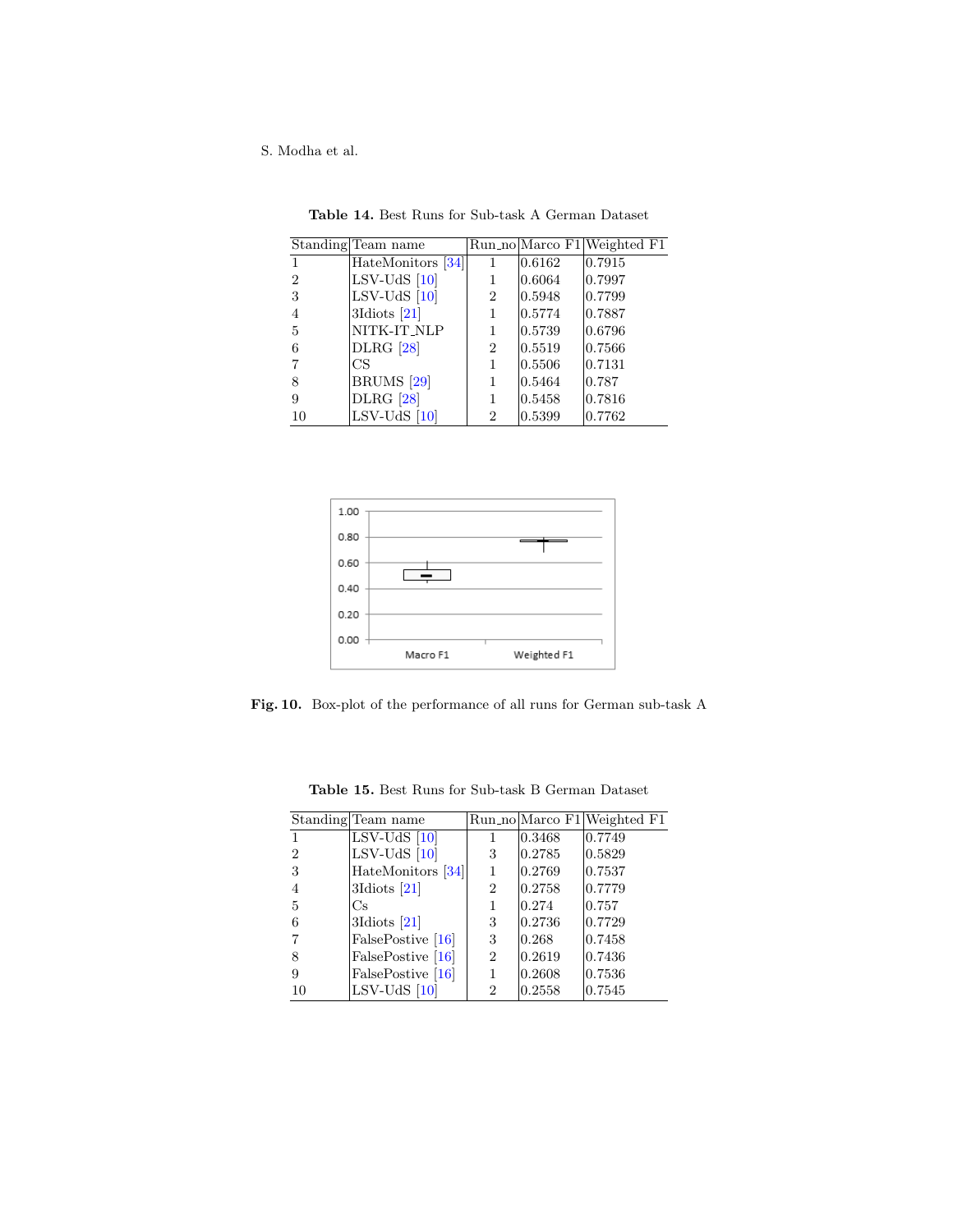

<span id="page-16-0"></span>Fig. 11. Box-plot of the performance of all runs for German sub-task B

with great success. There is even true for sub-task B for German where only few training examples were available. There needs to be considered that most systems applied a Deep Learning system (see annex B). However, for Hindi the top performance comes from a traditional machine learning system. Even for the other two languages, we can observe that some of the few non-Deep Learning systems lead to a performance quite close to the top performance. For example, Team A3-108 [\[23\]](#page-19-10) reaches a result close to the top performance for the Hindi subtask B. Also the run IRLAB@IITBHU [\[2\]](#page-18-11) achieves a higher weighted F1 value than the top run for sub-task B for English. It seems that the size of HASOC is small enough that traditional approaches can still prevail. There might not be enough data to train Deep architectures with many parameters. Future improvement for such systems might lie in the intelligent use of external resources. Participants were allowed to use external resources and other datasets for this task. For German, this seems to have boosted the top performing team LSV-UdS for the sub-task B for which only few training examples were available.

Several teams have adopted an open code policy and published their code in Github repositories. This policy allows repeat-ability and reproducibility of the experiments.

# 8 Performance Analysis

Some of the participants have conducted an interesting analysis in order to explore the behavior of their systems. We tried to explore the performance of all systems on each tweet. We ranked the tweets for sub-task A in English based on the number of systems that classified them. The following figure shows the distribution of the values.

We can observe that only 30% of the systems agree a post is an offensive (class HOF) considering the Median. On the other hand, 70% of the systems vote for NOT in the Median for the class NOT. However, the distributions are quite scattered. This shows that for the systems there seem to be no clear and obvious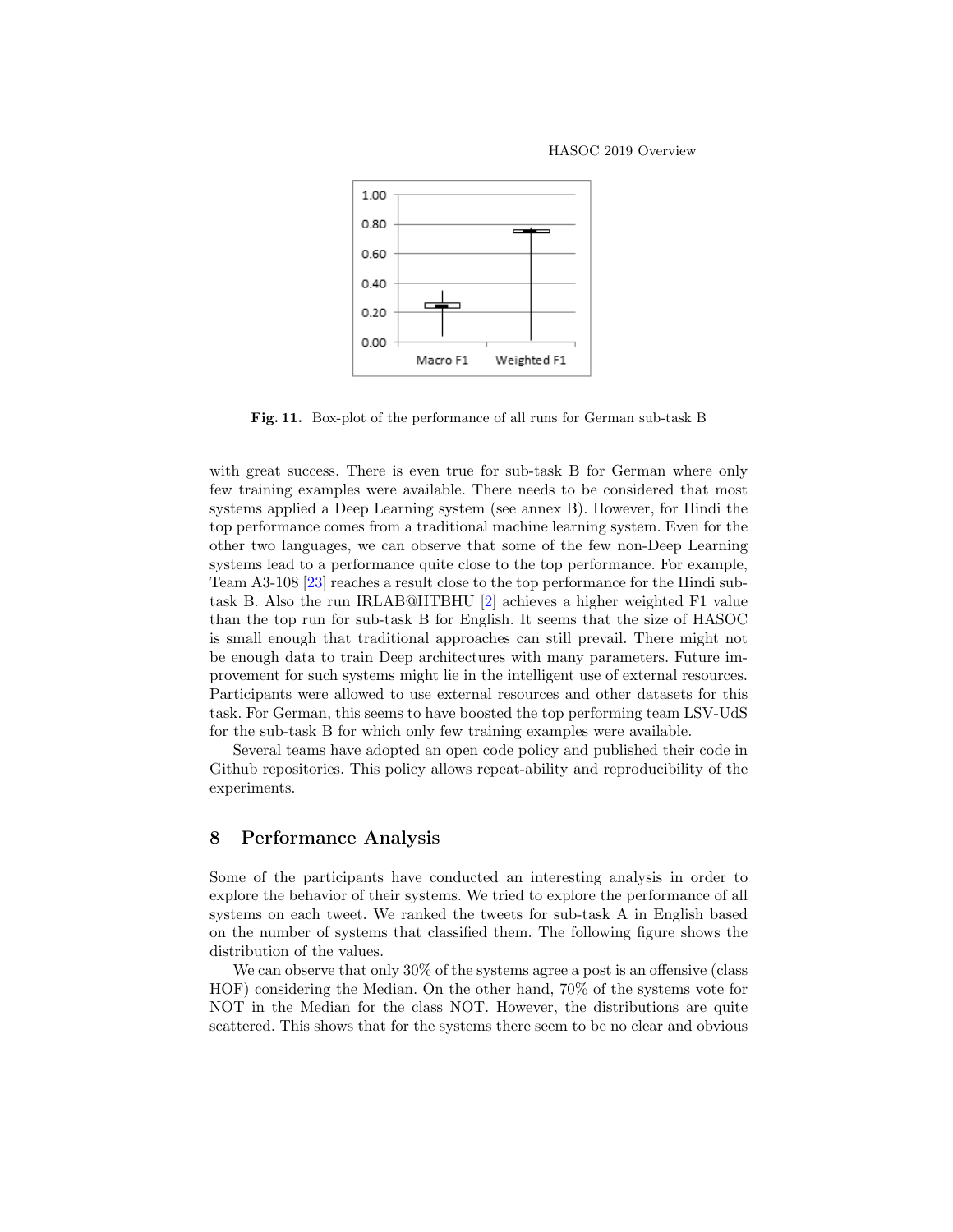

Fig. 12. Box-plot of the percentage of systems votes for tweets for English sub-task A

cases. Considering the analysis of Salminen et al. in which humans agreed much on obvious Hate Speech tweets [\[35\]](#page-20-9), there seems to be less agreement by systems. As a consequence, voting approaches might not work well. Another consequence could be that it is hard to explain and understand the decision of a classifier in this domain. This may lead to a lack of ability to explain decisions and a lack of transparency. This can result in a low degree of acceptance in society. More analysis of the results is necessary for the future.

# 9 Conclusion and Outlook

The submissions for HASOC have shown that deep learning representations seem to be the state of the art approach for Hate Speech classification. After analyzing the results, the best method for Hate speech classification is dependent on the corpus language, classification granularities, and distribution of each classlabels. In other words balance, an unbalanced training dataset might affect the performance of the classification system. In the long run, the HASOC track aims at supporting researchers to develop robust technology which can cope with multilingual data and to develop transfer learning approaches that can exploit learning data across languages. For future editions, we envision the integration of further languages. The potential bias in the data collection needs to be analyzed and monitored [\[43\]](#page-20-7).

# 10 Acknowledgements

We thank all participants for their submissions and the work involved. We thank all the jurors who labeled the tweets in a short period of time. We also thank the FIRE organizers for their support in organizing the track.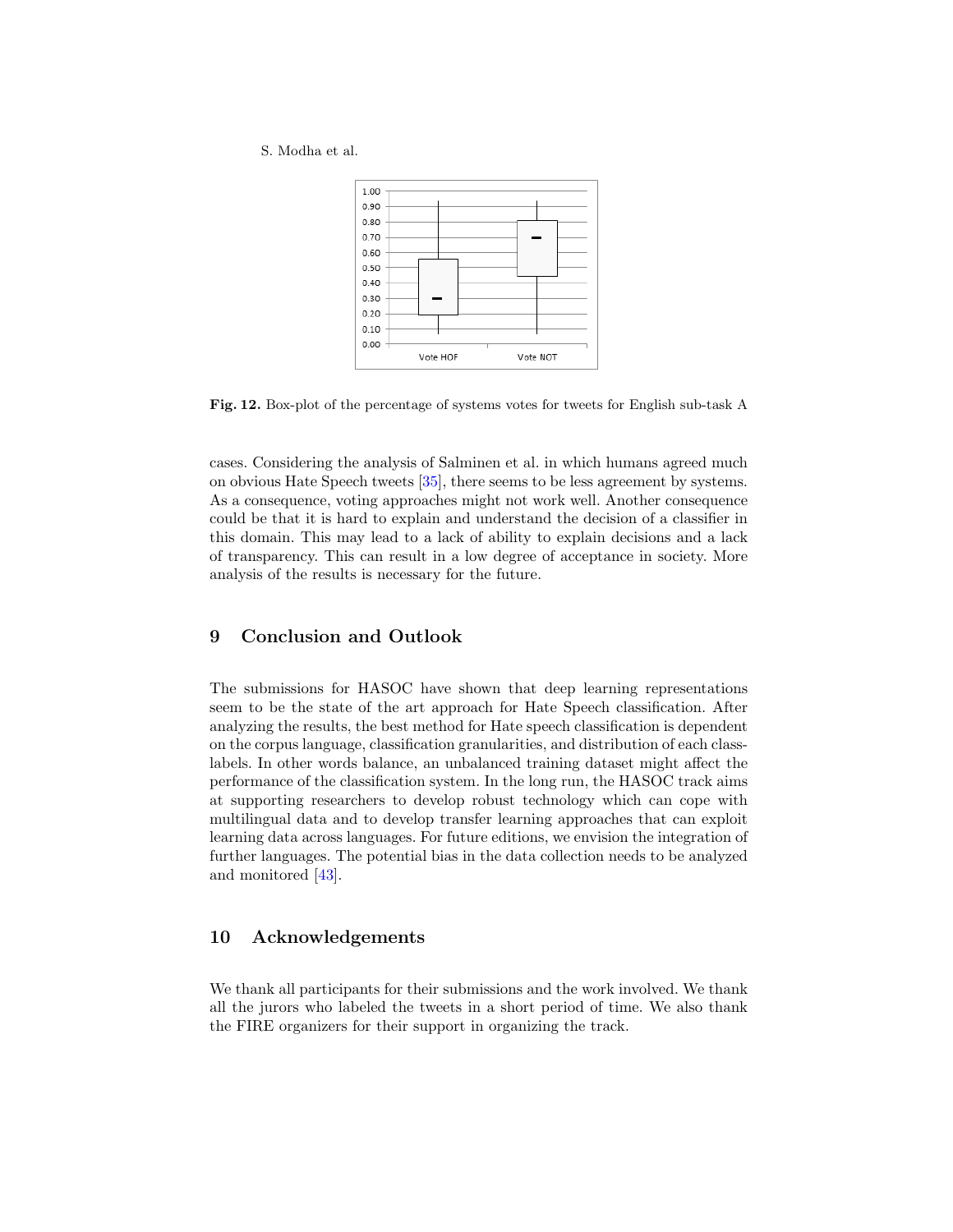### References

- <span id="page-18-3"></span>1. Kaggle (2017): Toxic comment classification challenge: Identify and classify toxic online comments, https://www.kaggle.com/c/jigsaw-toxic-comment-classificationchallenge
- <span id="page-18-11"></span>2. Anita Saroj, R.K.M., Pal, S.: Irlab@iitbhu at hasoc 2019 2019:traditional machine learning for hate speech and offensive content identification. In: Proceedings of the 11th annual meeting of the Forum for Information Retrieval Evaluation (December 2019)
- <span id="page-18-8"></span>3. Baruah, A., Barbhuiya, F., Dey, K.: IIITG-ADBU at HASOC 2019: Automated Hate Speech and Offensive Content Detection in English and Code-Mixed Hindi Text. In: Proceedings of the 11th annual meeting of the Forum for Information Retrieval Evaluation (December 2019)
- <span id="page-18-9"></span>4. Bashar, M.A., Nayak, R.: QutNocturnalHASOC'19: CNN for Hate Speech and Offensive Content Identification in Hindi Language. In: Proceedings of the 11th annual meeting of the Forum for Information Retrieval Evaluation (December 2019)
- <span id="page-18-1"></span>5. Basile, V., Bosco, C., Fersini, E., Nozza, D., Patti, V., Pardo, F.M.R., Rosso, P., Sanguinetti, M.: Semeval-2019 task 5: Multilingual detection of hate speech against immigrants and women in twitter. In: Proceedings of the 13th International Workshop on Semantic Evaluation. pp. 54–63 (2019)
- <span id="page-18-7"></span>6. Bin Wang, Yunxia Ding, S.L., Zhou, X.: YNU Wb at HASOC 2019: Ordered Neurons LSTM with Attention for Identifying Hate Speech and Offensive Language. In: Proceedings of the 11th annual meeting of the Forum for Information Retrieval Evaluation (December 2019)
- <span id="page-18-2"></span>7. Bosco, C., Felice, D., Poletto, F., Sanguinetti, M., Maurizio, T.: Overview of the evalita 2018 hate speech detection task. In: EVALITA 2018-Sixth Evaluation Campaign of Natural Language Processing and Speech Tools for Italian. vol. 2263, pp. 1–9. CEUR (2018)
- <span id="page-18-13"></span>8. Casavantes, M., López, R., González, L.C., Montes-y Gómez, M.: UACh-INAOE at HASOC 2019: Detecting Aggressive Tweets by Incorporating Authors' Traits as Descriptors. In: Proceedings of the 11th annual meeting of the Forum for Information Retrieval Evaluation (December 2019)
- <span id="page-18-4"></span>9. Chung, Y.L., Kuzmenko, E., Tekiroglu, S.S., Guerini, M.: Conan–counter narratives through nichesourcing: a multilingual dataset of responses to fight online hate speech. arXiv preprint arXiv:1910.03270 (2019)
- <span id="page-18-10"></span>10. Dana Ruiter, M.A.R., Klakow, D.: LSVUdS at HASOC 2019: The Problem of Defining Hate? In: Proceedings of the 11th annual meeting of the Forum for Information Retrieval Evaluation (December 2019)
- <span id="page-18-5"></span>11. Davidson, T., Warmsley, D., Macy, M., Weber, I.: Automated Hate Speech Detection and the Problem of Offensive Language. In: Proceedings of ICWSM (2017)
- <span id="page-18-0"></span>12. Fortuna, P., Nunes, S.: A Survey on Automatic Detection of Hate Speech in Text. ACM Computing Surveys (CSUR) 51(4), 85 (2018)
- <span id="page-18-12"></span>13. Jean-Christophe Mensonides, Pierre-Antoine Jean, A.T., Harispe, S.: IMT Mines Ales at HASOC 2019: Automatic Hate Speech detection. In: Proceedings of the 11th annual meeting of the Forum for Information Retrieval Evaluation (December 2019)
- <span id="page-18-6"></span>14. Jhaver, S., Ghoshal, S., Bruckman, A., Gilbert, E.: Online harassment and content moderation: The case of blocklists. ACM Transactions on Computer-Human Interaction (TOCHI) 25(2), 12 (2018)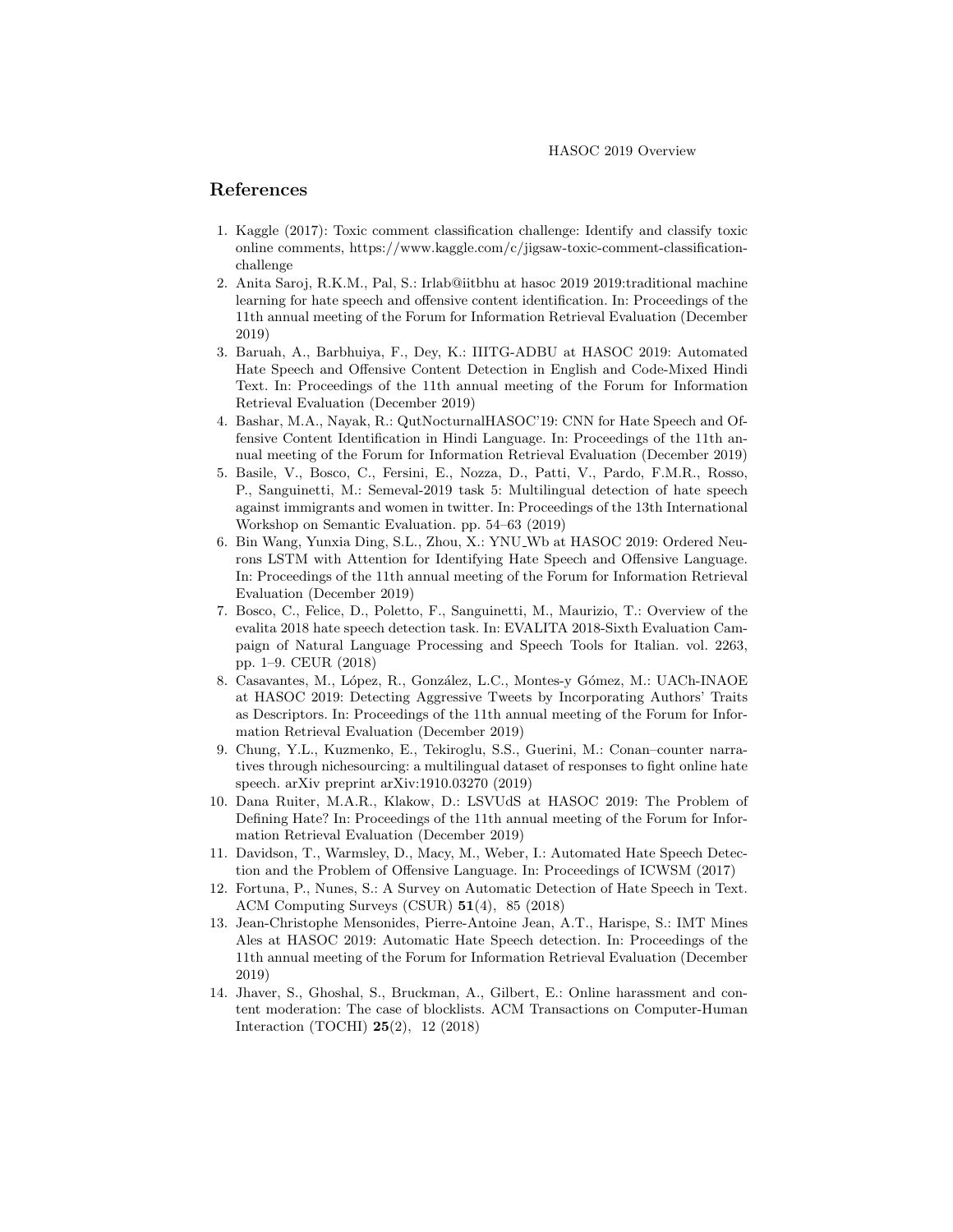- <span id="page-19-5"></span>15. Jiang, A.: QMUL-NLP at HASOC 2019: Offensive Content Detection and Classification in Social Media. In: Proceedings of the 11th annual meeting of the Forum for Information Retrieval Evaluation (December 2019)
- <span id="page-19-9"></span>16. Kaushik Amar Das, F.A.B.: FalsePostive at HASOC 2019: Transfer-Learning for Detection and Classification of Hate Speech. In: Proceedings of the 11th annual meeting of the Forum for Information Retrieval Evaluation (December 2019)
- <span id="page-19-7"></span>17. Kirti Kumari, J.P.S.: AI ML NIT Patna at HASOC 2019: Deep Learning Approach for Identification of Abusive Content. In: Proceedings of the 11th annual meeting of the Forum for Information Retrieval Evaluation (December 2019)
- <span id="page-19-0"></span>18. Kwok, I., Wang, Y.: Locate the hate: Detecting Tweets Against Blacks. In: Twenty-Seventh AAAI Conference on Artificial Intelligence (2013)
- <span id="page-19-6"></span>19. Lu, Z., Nie, J.Y.: RALIGRAPH at HASOC 2019: VGCN-BERT: Augmenting BERT with Graph Embedding for Offensive Language Detection. In: Proceedings of the 11th annual meeting of the Forum for Information Retrieval Evaluation (December 2019)
- <span id="page-19-13"></span>20. Mishra, A., Pal, S.: IIT Varanasi at HASOC 2019 : Hate Speech and Offensive Content Identification in Indo-European Languages . In: Proceedings of the 11th annual meeting of the Forum for Information Retrieval Evaluation (December 2019)
- <span id="page-19-4"></span>21. Mishra, S., Mishra, S.: 3Idiots at HASOC 2019: Fine-tuning Transformer Neural Networks for Hate Speech Identification in Indo-European Languages. In: Proceedings of the 11th annual meeting of the Forum for Information Retrieval Evaluation (December 2019)
- <span id="page-19-1"></span>22. Mubarak, H., Darwish, K., Magdy, W.: Abusive language detection on arabic social media. In: Proceedings of the First Workshop on Abusive Language Online. pp. 52–56 (2017)
- <span id="page-19-10"></span>23. Mujadia, V., Mishra, P., Sharma, D.M.: IIIT-Hyderabad at HASOC 2019: Hate Speech Detection. In: Proceedings of the 11th annual meeting of the Forum for Information Retrieval Evaluation (December 2019)
- <span id="page-19-8"></span>24. Nayel, H.A., Shashirekha, H.L.: DEEP at HASOC2019 : A Machine Learning Framework for Hate Speech and Offensive Language Detection. In: Proceedings of the 11th annual meeting of the Forum for Information Retrieval Evaluation (December 2019)
- <span id="page-19-3"></span>25. Nina-Alcocer, V.: Vito at HASOC 2019: Detecting Hate Speech and Offensive Content through Ensembles. In: Proceedings of the 11th annual meeting of the Forum for Information Retrieval Evaluation (December 2019)
- <span id="page-19-12"></span>26. Parikh, A., Desai, H., Bisht, A.S.: DA Master at HASOC 2019: Identification of Hate Speech using Machine Learning and Deep Learning approaches for social media post. In: Proceedings of the 11th annual meeting of the Forum for Information Retrieval Evaluation (December 2019)
- <span id="page-19-14"></span>27. Pedro Alonso, R.S., Kovács, G.: TheNorth at HASOC 2019: Hate Speech Detection in Social Media Data. In: Proceedings of the 11th annual meeting of the Forum for Information Retrieval Evaluation (December 2019)
- <span id="page-19-11"></span>28. R. Rajalakshmi, Y.R.: DLRG@HASOC 2019: An Enhanced Ensemble Classifier for Hate and Offensive Content Identification . In: Proceedings of the 11th annual meeting of the Forum for Information Retrieval Evaluation (December 2019)
- <span id="page-19-2"></span>29. Ranasinghe, T., Zampieri, M., Hettiarachchi, H.: BRUMS at HASOC 2019: Deep Learning Models for Multilingual Hate Speech and Offensive Language Identification. In: Proceedings of the 11th annual meeting of the Forum for Information Retrieval Evaluation (December 2019)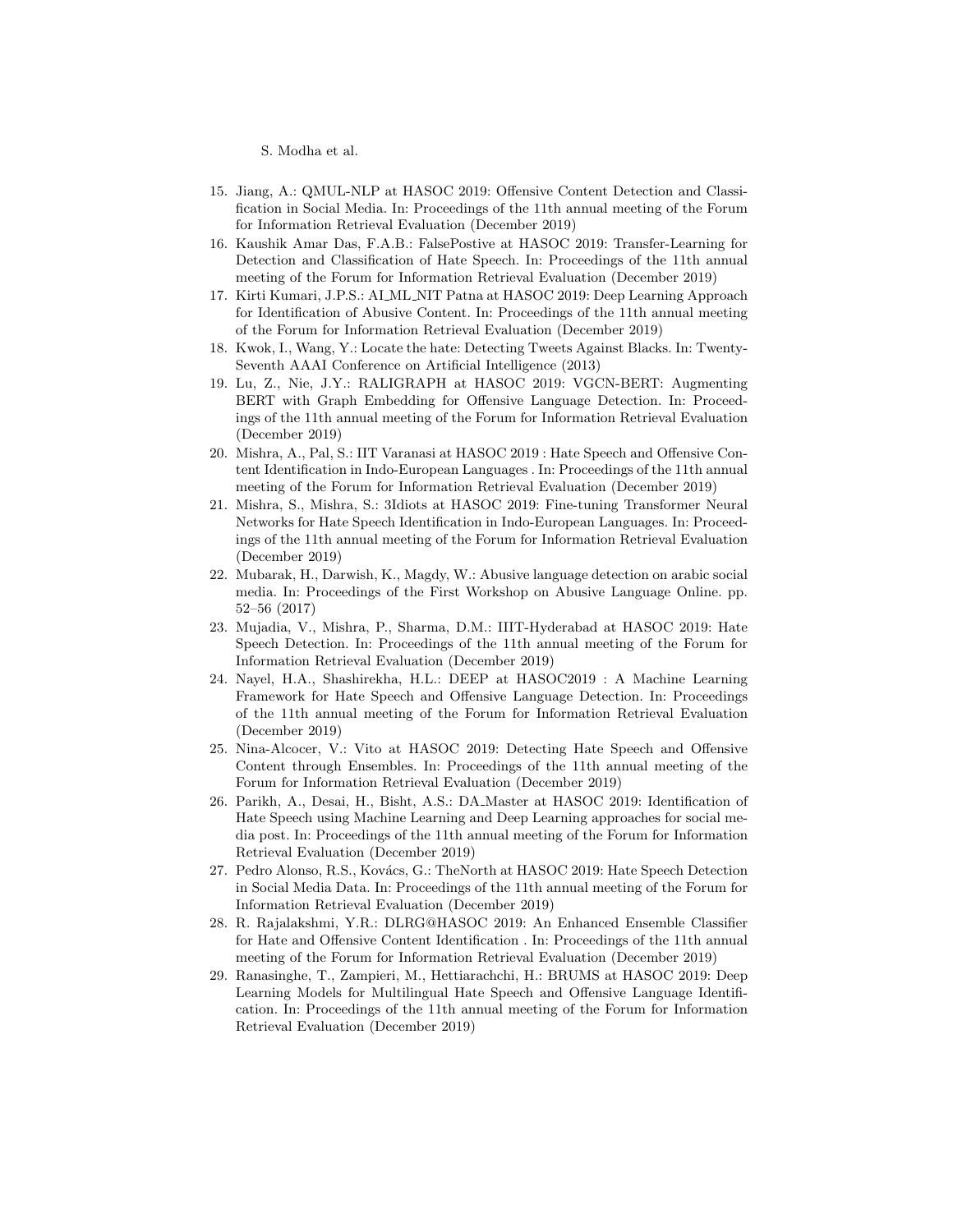- <span id="page-20-5"></span>30. Ritesh, K., N., R.A., Akshit, B., MaheshwariTushar: Aggression-annotated corpus of hindi-english code-mixed data. In: Proceedings of the 11th Language Resources and Evaluation Conference (LREC). pp. 1–11. Miyazaki, Japan (2018)
- <span id="page-20-12"></span>31. Ritesh Kumar, A.K.O.: KMI-Panlingua at HASOC 2019: SVM vs BERT for Hate Speech and Offensive Content Detection. In: Proceedings of the 11th annual meeting of the Forum for Information Retrieval Evaluation (December 2019)
- <span id="page-20-8"></span>32. Ross, B., Rist, M., Carbonell, G., Cabrera, B., Kurowsky, N., Wojatzki, M.: Measuring the Reliability of Hate Speech Annotations: The Case of the European Refugee Crisis. In: Proceedings of the Workshop on Natural Language Processing for Computer-Mediated Communication (NLP4CMC). Bochum, Germany (2016)
- <span id="page-20-15"></span>33. Saha, B.N., Senapati, A.: CIT Kokrajhar Team: LSTM based Deep RNN Architecture for Hate Speech and Offensive Content (HASOC) Identification in Indo-European Languages . In: Proceedings of the 11th annual meeting of the Forum for Information Retrieval Evaluation (December 2019)
- <span id="page-20-11"></span>34. Saha, P., Mathew, B., Goyal, P., Mukherjee, A.: HateMonitors at HASOC 2019: Language Agnostic Online Abuse Detection. In: Proceedings of the 11th annual meeting of the Forum for Information Retrieval Evaluation (December 2019)
- <span id="page-20-9"></span>35. Salminen, J., Almerekhi, H., Kamel, A.M., Jung, S.g., Jansen, B.J.: Online hate ratings vary by extremes: A statistical analysis. In: Proceedings of the 2019 Conference on Human Information Interaction and Retrieval. pp. 213–217. ACM (2019)
- <span id="page-20-0"></span>36. Schmidt, A., Wiegand, M.: A Survey on Hate Speech Detection Using Natural Language Processing. In: Proceedings of the Fifth International Workshop on Natural Language Processing for Social Media. Association for Computational Linguistics. pp. 1–10. Valencia, Spain (2017)
- <span id="page-20-14"></span>37. Sreelakshmi.K, P., K.P, S.: AmritaCEN at HASOC 2019: Hate SpeechDetection in Roman and Devanagiri Scripted Text. In: Proceedings of the 11th annual meeting of the Forum for Information Retrieval Evaluation (December 2019)
- <span id="page-20-3"></span>38. Struß, J.M., Siegel, M., Ruppenhofer, J., Wiegand, M., Klenner, M.: Overview of germeval task 2, 2019 shared task on the identification of offensive language (2019)
- <span id="page-20-2"></span>39. Tulkens, S., Hilte, L., Lodewyckx, E., Verhoeven, B., Daelemans, W.: The automated detection of racist discourse in dutch social media. Computational Linguistics in the Netherlands Journal 6, 3–20 (2016)
- <span id="page-20-6"></span>40. Tulkens, S., Hilte, L., Lodewyckx, E., Verhoeven, B., Daelemans, W.: A dictionarybased approach to racism detection in dutch social media. arXiv preprint arXiv:1608.08738 (2016)
- <span id="page-20-13"></span>41. Urmi Saha, A.D., Bhattacharyya, P.: IIT Bombay at HASOC 2019: Supervised Hate Speech and Offensive Content Detection in Indo-European Languages. In: Proceedings of the 11th annual meeting of the Forum for Information Retrieval Evaluation (December 2019)
- <span id="page-20-10"></span>42. Wagner, K., Bumann, C.: Challenges in annotating a corpus for automatic hate speech detection. In: BOBCATSSS Paris, January (2020)
- <span id="page-20-7"></span>43. Wiegand, M., Ruppenhofer, J., Kleinbauer, T.: Detection of abusive language: the problem of biased datasets. In: Proceedings of the 2019 Conference of the North American Chapter of the Association for Computational Linguistics: Human Language Technologies, Volume 1 (Long and Short Papers). pp. 602–608 (2019)
- <span id="page-20-1"></span>44. Wiegand, M., Siegel, M., Ruppenhofer, J.: Overview of the germeval 2018 shared task on the identification of offensive language (2018)
- <span id="page-20-4"></span>45. Zampieri, M., Malmasi, S., Nakov, P., Rosenthal, S., Farra, N., Kumar, R.: Predicting the Type and Target of Offensive Posts in Social Media. In: Proceedings of NAACL (2019)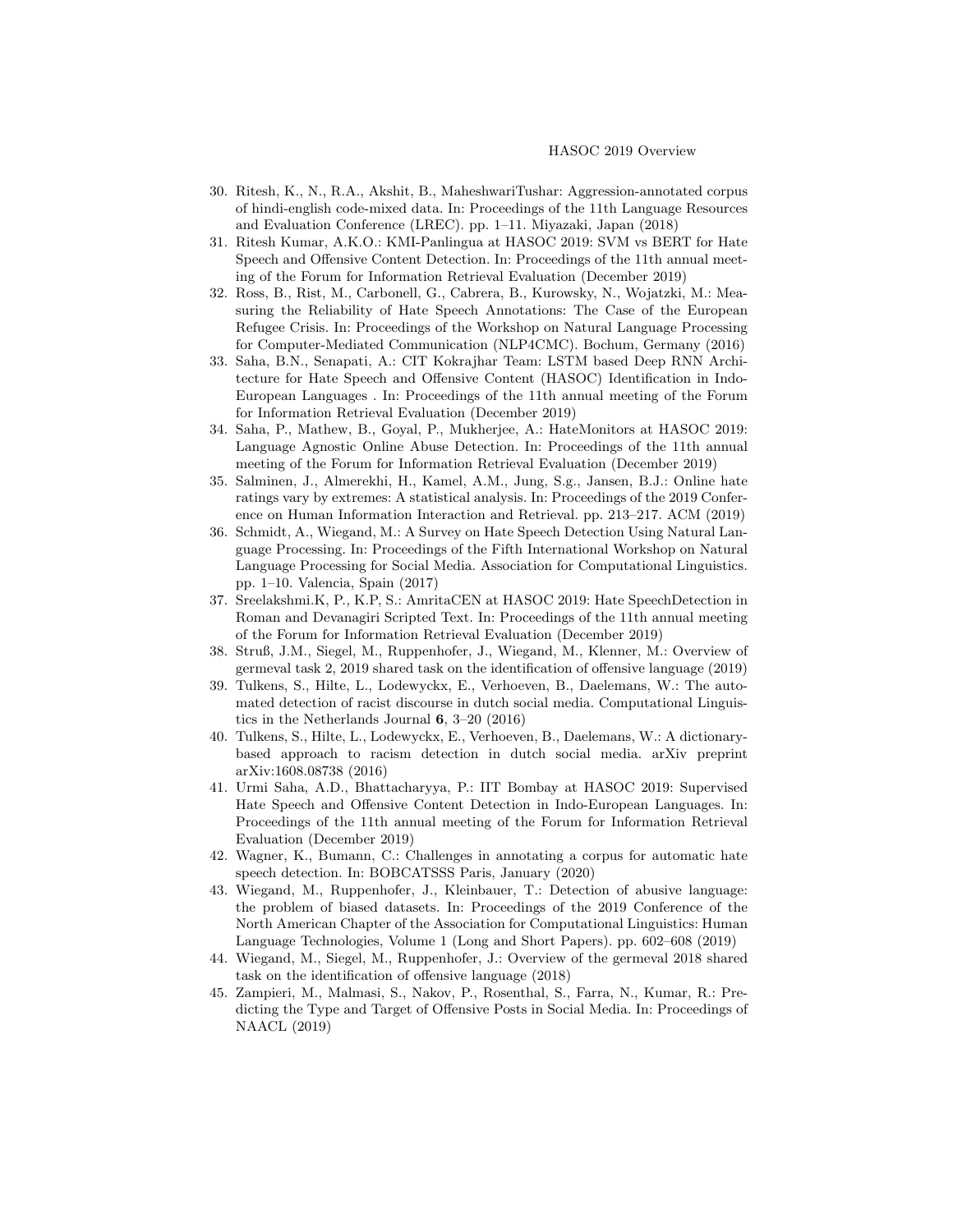- <span id="page-21-1"></span>46. Zampieri, M., Malmasi, S., Nakov, P., Rosenthal, S., Farra, N., Kumar, R.: Predicting the type and target of offensive posts in social media. arXiv preprint arXiv:1902.09666 (2019)
- <span id="page-21-0"></span>47. Zampieri, M., Malmasi, S., Nakov, P., Rosenthal, S., Farra, N., Kumar, R.: Semeval-2019 task 6: Identifying and categorizing offensive language in social media (offenseval). arXiv preprint arXiv:1903.08983 (2019)

# A Appendix

# A.1 Annotation Guidelines for HASOC 2019

HATE SPEECH Ascribing negative attributes or deficiencies to groups of individuals because they are members of a group (e.g. all poor people are stupid). Hateful comment toward groups because of race, political opinion, sexual orientation, gender, social status, health condition or similar.

OFFENSIVE Degrading, dehumanizing or insulting an individual. Threatening with violent acts.

PROFANITY Unacceptable language in the absence of insults and abuse. This typically concerns the usage of swearwords (Scheiße, Fuck etc.) and cursing (Zur Hölle! Verdammt! etc.).

OTHER Normal content, statements, or anything else. If the utterances are considered to be "normal" and not offending to anyone, they should not be labeled. This could be part of youth language or other language registers.

We expect most posts to be OTHER, some to be HATE and the other two categories to be less frequent.

Dubious cases which are difficult to decide even for humans, should be left out.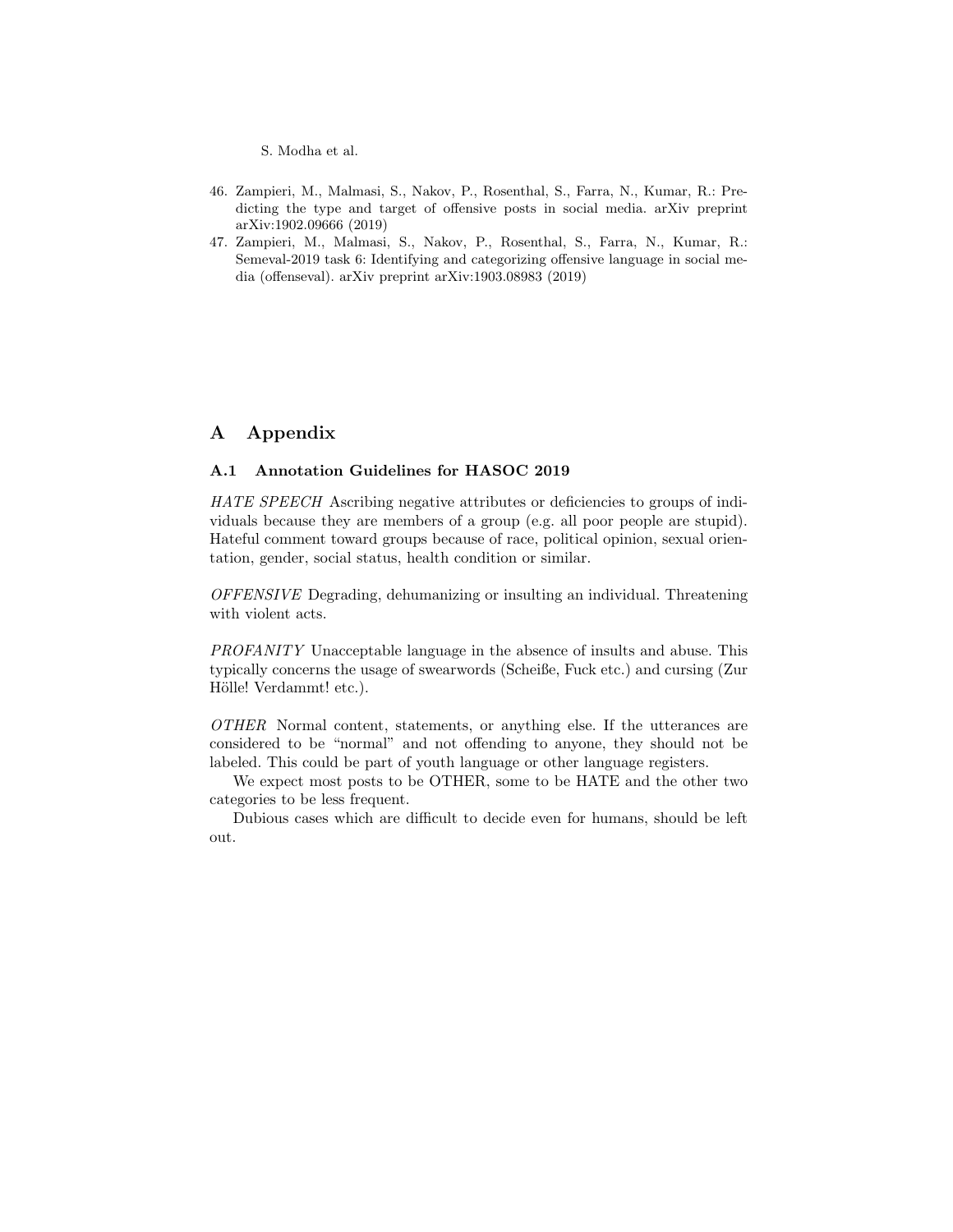# B Appendix

# B.1 Systems and Approaches at HASOC 2019

The following tables summarize the approaches used by the teams. The last col-umn has an entry when the team compared several approaches and clearly identi-fied a best one. The first table shows the approaches which used technology without Deep Learning or for which a traditional approaches performed best. The second table shows the approaches which used Deep Learning.

Table 16. Participants Team Approaches : based on traditional classifiers

| Team name                     | Affiliation               | Text Representa-Best                                                | run                |
|-------------------------------|---------------------------|---------------------------------------------------------------------|--------------------|
|                               |                           | tion and Classifier (when                                           | appli-             |
|                               |                           |                                                                     | cable)             |
| DEEP $[24]$                   | Benha                     | $Univ., TF/IDF \text{ weighting}, SYM$                              |                    |
|                               | Egypt $\&$ Manga-SVM, MLP |                                                                     |                    |
|                               | lore Univ.                |                                                                     |                    |
| IRLAB@IITBHU [2] IIT Varanasi |                           | SVM, Xboost                                                         | <b>SVM</b>         |
| A3-108 <sup>[23]</sup>        | IIIT-Hyderabad            | Several                                                             | Word ML instead of |
|                               |                           | and character                                                       | n-Deep Learning    |
|                               |                           | grams, Length<br>of                                                 |                    |
|                               |                           | tweet, SVM, Ada-                                                    |                    |
|                               |                           | Boost,<br>Random                                                    |                    |
|                               |                           | Forest, LSTM                                                        |                    |
| DA_Master [26]                | <b>DAIICT</b>             | TFIDF, log. Regres-TFIDF, log. Re-                                  |                    |
|                               |                           | sion;, CNN                                                          | gression           |
| <b>DLRG</b> [28]              |                           | Vellore Institute of TF/IDF, Ensemble                               | Random Forest      |
|                               | Technology, Chen-         |                                                                     |                    |
|                               | nai                       |                                                                     |                    |
| UACh-INAOE <sup>[8]</sup>     |                           | Univ. Autonoma Word and character Word and char-                    |                    |
|                               |                           | Chihuahua & In- $\vert$ n-grams, Word em- $\vert$ acter n-gram fre- |                    |
|                               |                           | stit. National de beddings, Clustering, quencies, LR                |                    |
|                               | Astrofisica               | Flesch Scores, NER                                                  |                    |
|                               |                           | count, LR, SVM                                                      |                    |
| Hate Monitors [34]            | <b>IIT Kharagpur</b>      | BERT, LASER, Light Gradient                                         |                    |
|                               |                           | Light Gradient Boosting                                             |                    |
|                               |                           | Boosting                                                            |                    |
| $Dracarys$ [41]               | IIT Bombay & Ap-CNN, SVM  |                                                                     | <b>SVM</b>         |
|                               | ple                       |                                                                     |                    |